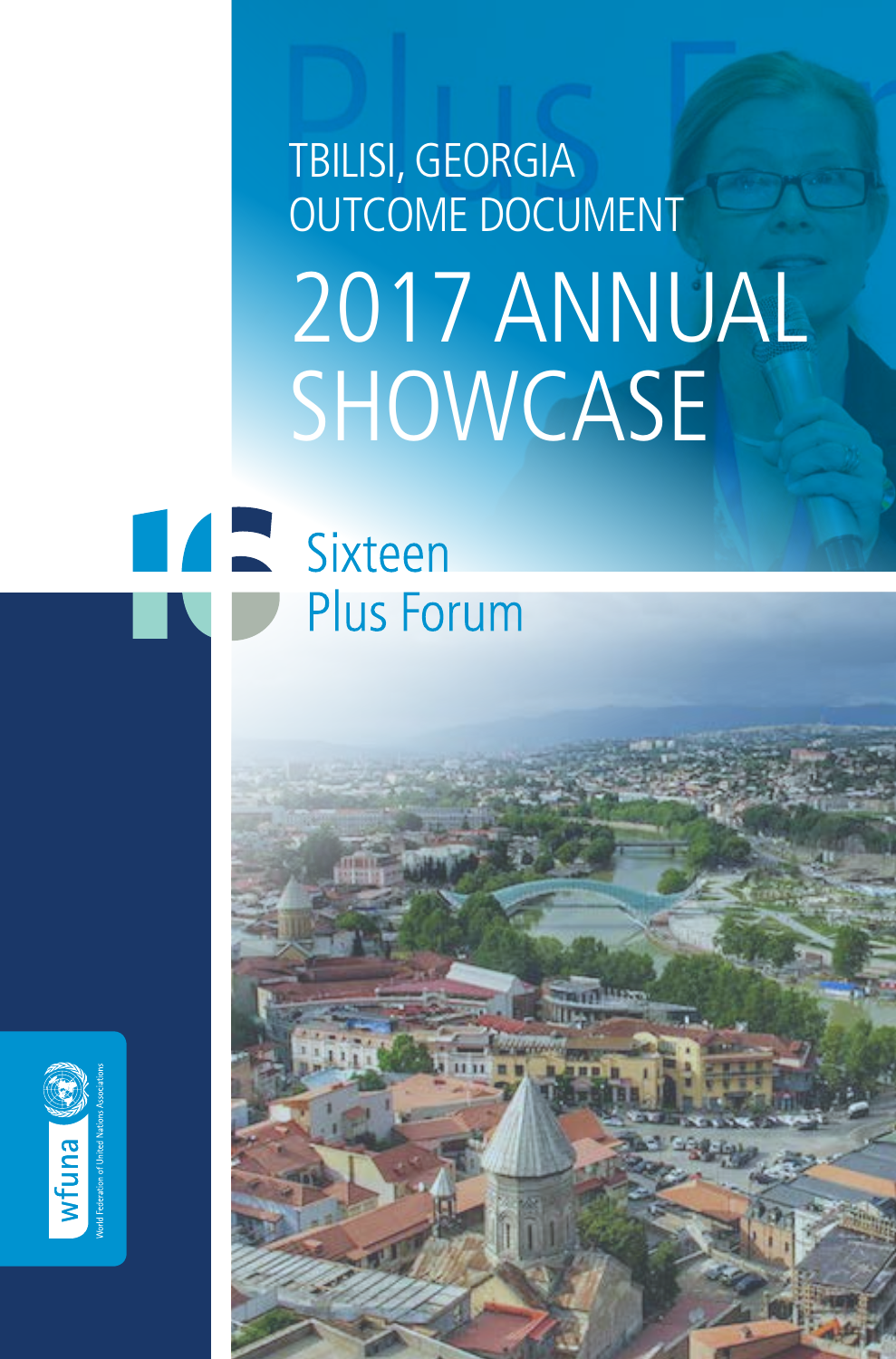

**FROM WORDS TO ACTION:** Implementing SDG 16+ **Cal and Natid** at th Revel

The conference was co-organized and supported in partnership with the Government of Georgia, including the Administration of Georgia, the Ministry of Foreign Affairs and the Ministry of Justice, the Ministry of Foreign Affairs of the Republic of Korea, the Ministry of Foreign Affairs of the Czech Republic, the Government of Sweden, the Ministry of Foreign Affairs of the State of Qatar, the United Nations Development Programme, USAID, Deutsche Gesellschaft für Internationale Zusammenarbeit (GIZ) GmbH, the Austrian Development Agency, as well as Tetra Tech ARD and local civil society partners, the Institute for Development of Freedom of Information (IDFI) and the United Nations Association of Georgia.

The 16+ Forum is comprised of 10 Member States, the g7+ and WFUNA.

A partnership and a platform, the 16+ Forum is comprised of the Member States of Australia, the Czech Republic, Denmark, Georgia, Guatemala, the Republic of Korea, Sierra Leone, Sweden, Timor-Leste and Tunisia, the g7+ and WFUNA as its Secretariat.

The Permanent Mission of Australia joined the 16+ Forum in the spring of 2018 and after the inaugural Annual Showcase.

### www.wfuna.org/sixteenplusforum

### TABLE OF CONTENTS

- 02 FOREWORD
- 03 EXECUTIVE SUMMARY
- 07 INTRODUCTION
- 09 PROMOTING GOOD GOVERNANCE, THE RULE OF LAW AND ANTI-CORRUPTION

1

- **9 THE GEORGIAN EXPERIENCE**
- **11 VIEWS FROM AROUND THE WORLD**
- 17 STRENGTHENING INSTITUTIONS AND PARTICIPATORY DECISION-MAKING PROCESSES
	- **18 REFLECTING INCLUSION THROUGH EFFECTIVE INSTITUTIONS**
	- **21 CIVIC ENGAGEMENT THROUGH FORMAL AND NON-FORMAL CHANNELS**
- 25 SUSTAINING PEACE AND CONFLICT PREVENTION
	- **26 PEACE AND RECONCILIATION: THEN AND NOW 28 VIOLENCE REDUCTION, PREVENTION AND OWNERSHIP**
- 30 DATA AND SDG 16+
- 34 CONCLUSION: TAKE-AWAYS AND GOING FORWARD
- 37 REFERENCES AND APPENDIX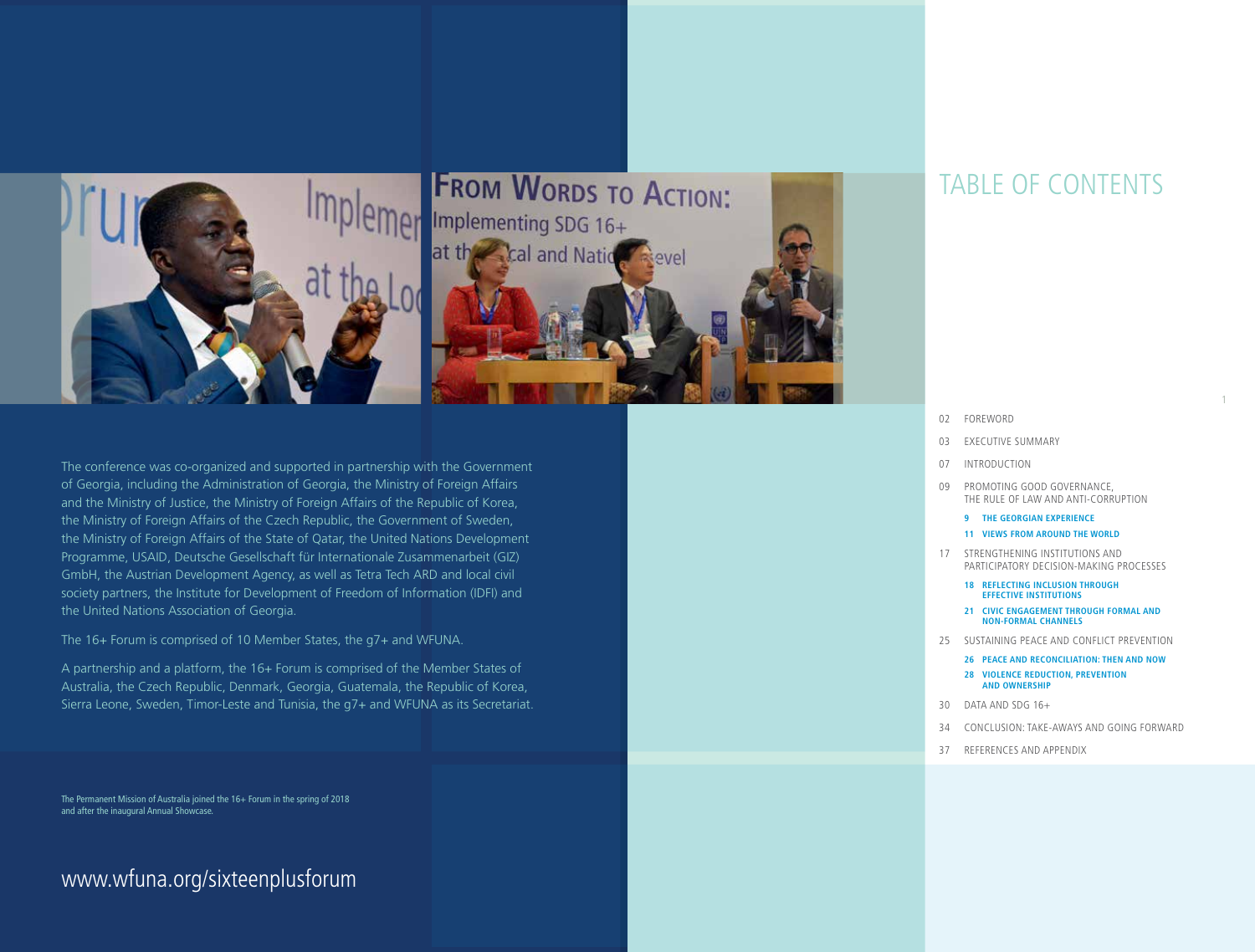

# EXECUTIVE SUMMARY

## FOREWORD

#### Dear Reader,

Thank you for your interest in the 16+ Forum and its inaugural Annual Showcase held in Tbilisi, Georgia. Given its commitment to the 2030 Agenda, Sustainable Development Goal 16 (SDG 16) and its current role as the government Chair of the Open Government Partnership, Tbilisi provided a particularly timely and interesting setting for this inaugural event—not to mention a beautiful city.

2 3 The goal of the Annual Showcase is to do exactly that—provide a platform to showcase solutions, successes and challenges in advancing peaceful, just and inclusive societies. In all, over twenty-five countries were represented from all regions of the world.

 Sustainable Development Goal 16 is one component of an indivisible and integrated 2030 Agenda. As such, we also tried to demonstrate SDG 16+ in practice—how its implementation supports that of other Sustainable Development Goals and vice versa, as well as its links to other frameworks and agendas. As the saying goes, there can be no peace without sustainable development and no sustainable development without peace.

From a global and diverse set of representatives from governments, civil society, academia, the private sector and the UN, this gathering provided a space to break down barriers and bring together all communities, tribes, ships and galaxies involved in SDG 16+. We would like to thank all who participated and offered their experience and insights.

We hope that you view this document as a living resource and find it useful in your work ahead. Achieving peaceful, just and inclusive societies is an ambitious goal. Yet through our collective efforts—from intergovernmental cooperation to multi-stakeholder and global partnerships, we will continue in our pursuit of its realization and that of the larger 2030 Agenda for Sustainable Development.

With thanks,

Kaha Imnadze

Permanent Representative of Georgia to the United Nations

Mr. Bonian Golmohammadi Secretary-General of the World Federation of United Nations Associations

From the rule of law to participatory decision-making, violence reduction and the promotion of peace, Sustainable Development Goal 16 offers a transformative component of an indivisible and interdependent 2030 Agenda for Sustainable Development. As there can be no peace without development, there can be no development without peace. The following is an attempt to articulate SDG 16+ in practice—in policy, programming and the issues embedded therein.

From anti-corruption reforms, regulatory assessments, e-governance, and laws of political parity, to youth-driven policy, the importance of language and the need to translate global frameworks for national priorities, the following document attempts to capture the key solutions, tools and policy take-aways highlighted at the Annual Showcase, amidst persistent challenges.

Consistent across the various issues, solutions and challenges discussed were the following key take-aways: the need for inclusion in process, policy and practice; the importance of national and local ownership; a call to identify what already works and increase coordination across ministries and stakeholders; the critical value of partnerships and meaningful engagement with all segments of society, particularly with civil society and data as a means of measuring and driving progress. Further, and against a background of various UN reform agendas and frameworks, the need to draw out and act upon those interlinkages for scale and sustainable impact was highlighted. The 2019 High-level Political Forum, at which SDG 16 will be reviewed among others, provides an opportunity to take stock of progress made in implementation and the additional steps needed in moving towards 2030.

With Georgia as host, initial focus was placed on the "just societies" component of SDG 16 and its anti-corruption, good governance and rule of law efforts.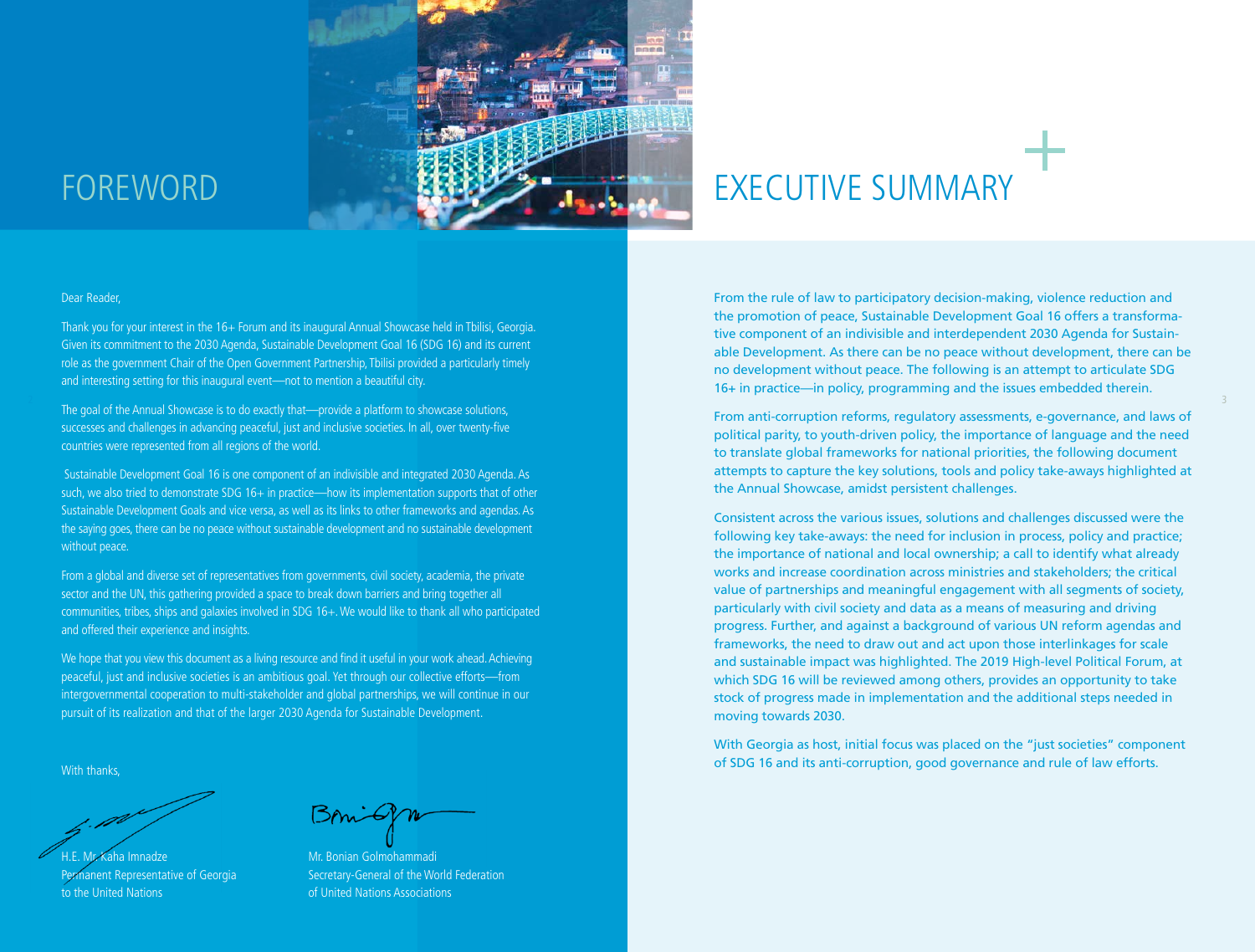## **SDG 16**

To promote peaceful and inclusive societies for sustainable development, provide access to justice for all and build effective, accountable and inclusive institutions at all levels. Specific targets, indicators and means of implementation included in appendix.

Beyond SDG 16, **16+** includes SDG 16 interlinkages to the 2030 Agenda, as mutually interdependent and reinforcing, and its links to other agendas, including Sustaining Peace.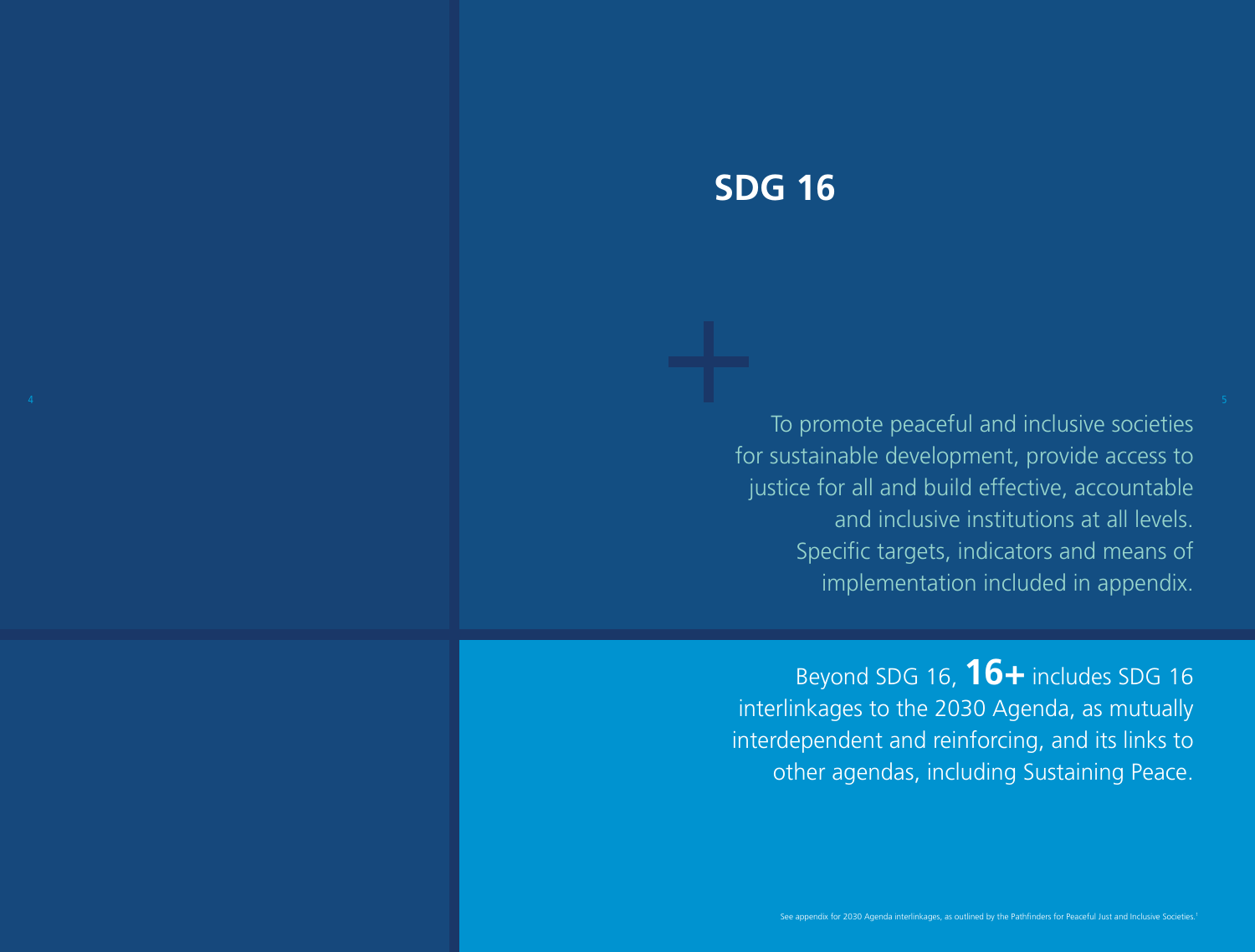

# INTRODUCTION

In today's interconnected world, the Sustainable Development Goals are critical for achieving a better future for each and every citizen across the globe. What unites us in the 16+ Forum is a strong conviction that SDG 16 is key for delivering sustainable development.

H.E. Mr. Mikheil Janelidze

Bringing together over 150 participants from 27 countries, the 16+ Forum's inaugural Annual Showcase in Tbilisi, Georgia set out to demonstrate what advancing peaceful, just and inclusive societies can, and has, meant across countries and contexts. This multi-day gathering provided an opportunity for governments, civil society, academia and the private sector to share lessons learned and innovative solutions for implementing SDG 16 and SDG 16+.

Loosely following the agenda of the Tbilisi Annual Showcase, this report is organized around the components of peaceful, just and inclusive societies. In addressing each component, national and sub-national solutions have been brought to the fore. As such, policy and programming at the national and local level were highlighted, along with partnerships across stakeholders and interlinkages throughout the 2030 Agenda and to other frameworks, such as Sustaining Peace.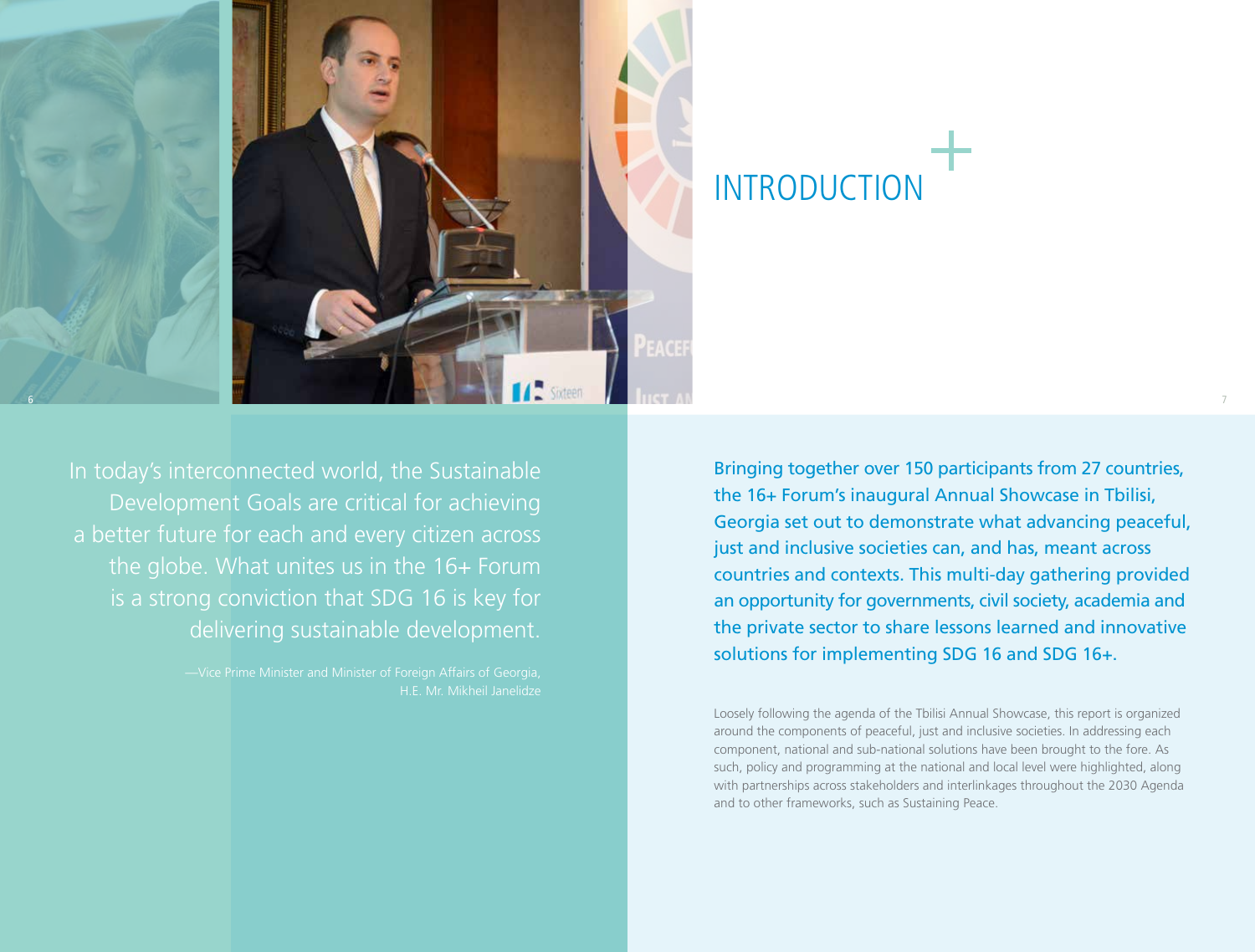

In looking towards the 2019 High-Level Political Forum as a benchmark towards 2030 and beyond, this report seeks to support all initiatives working towards SDG 16+. It should be viewed as one of many resources to draw upon in our collective efforts towards the delivery and promise of SDG 16+, in particular for those "left

8 8 Sweden, Timor-Leste and Tunisia, the g7+ and with WFUNA as its Secretariat. (Please 3 And 2011) 8 Sweden, Timor-Leste and Tunisia, the g7+ and with WFUNA as its Secretariat. (Please 3 And 2012) 8 And 2012 12: 12: 12: 1 The 16+ Forum is a partnership and platform of ten member states, including Australia, the Czech Republic, Denmark, Georgia, Guatemala, the Republic of Korea, Sierra Leone, note that Australia joined the 16+ Forum after the inaugural Annual Showcase).

furthest behind."

# PROMOTING GOOD GOVERNANCE, THE RULE OF LAW AND ANTI-CORRUPTION

#### **THE GEORGIAN EXPERIENCE**

As the host of the inaugural Annual Showcase, initial discussions built upon Georgia's experience since independence, particularly the progress made on good governance, the rule of law and anti-corruption. In the past five years, Georgia has climbed international rankings in transparency, openness, inclusive governance and e-governance. As Chair of the Open Government Partnership (2017-2018), overlap between SDG 16 and the Open Government Partnership (OGP) has further advanced nationalization of the 2030 Agenda, as well as priorities related to both, including effective and accountable institutions.

#### **DIRECTLY RELEVANT SDG 16 TARGETS FOR JUST SOCIETIES**

- + 16.3 Rule of Law and Access to Justice
- + 16.4 Illicit Financial Flows, Stolen Assets and Organized Crime
- + 16.5 Corruption and Bribery
- + 16.9 Legal Identity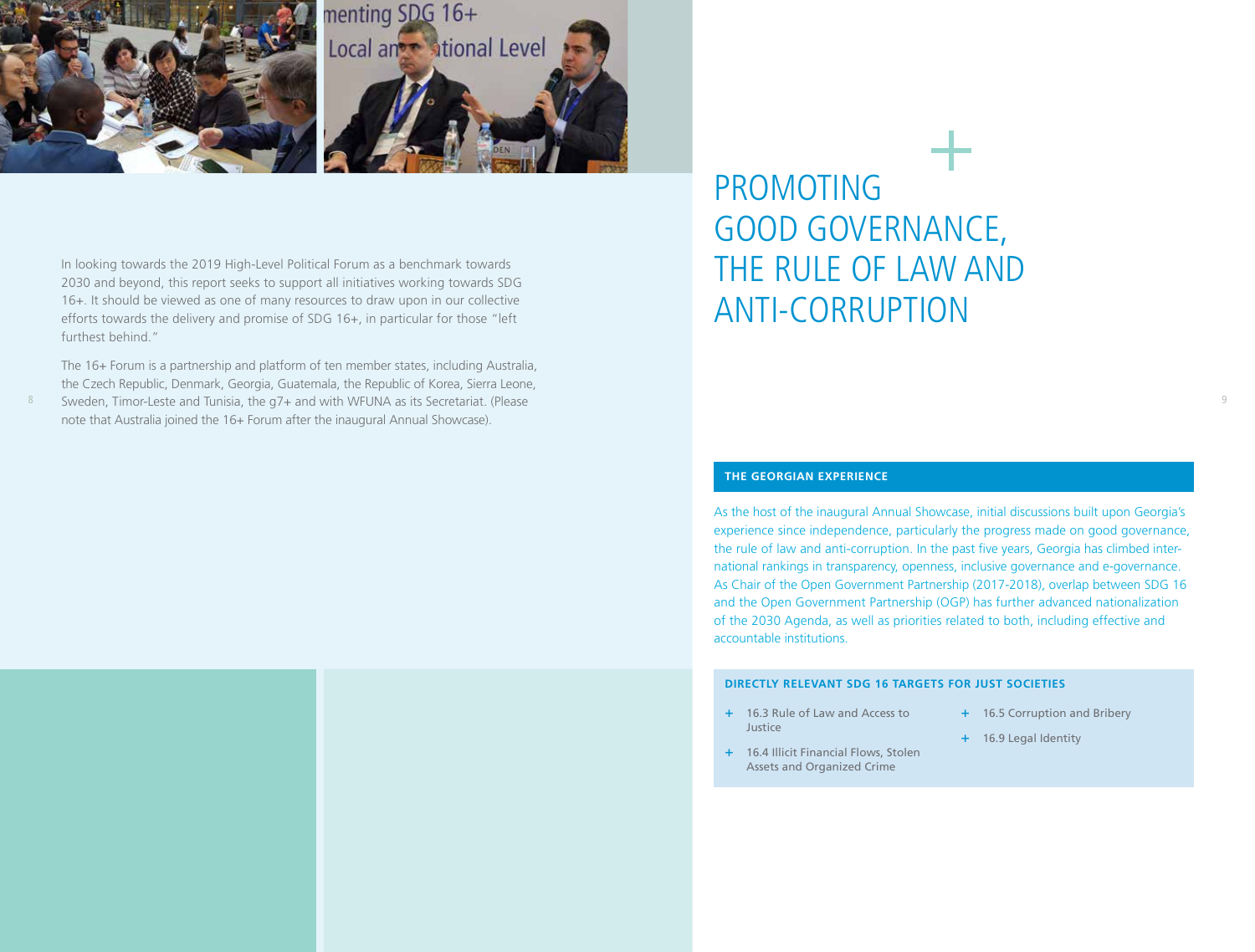#### **SOLUTIONS**

10

- + Rule of Law and Anti-corruption Reforms
- + E-governance, Citizen Engagement and Real-time Data
- + Innovation in Public Service Delivery
- + Leveraging Complimentary Agendas

Reform, an inclusive and participatory process involving government representatives, academics, civil society, international partners and donors. As of January 2017, every public official asset declaration is subject to monitoring by independent bodies such as the Civil

#### **1) RULE OF LAW AND ANTI-CORRUPTION REFORMS—PURSUING A PACKAGE DEAL**

Service Bureau.

In a post-revolution, state-building context, a series of reforms fundamentally changed the institutional structure of Georgian jurisdiction—from the creation of self-governing municipalities and communities to legal aid services, and from pre-trial detention to an overall improvement in trial quality. Judicial reform focused on increasing the independence, accountability and strength of judges. Prosecutorial reform has aimed to increase the independence of the Prosecutor's Office.

Specific examples include the Civil Service Law (2015). This law, which emphasizes merit-based recruitment and promotion, is a by-product of the 2013 Civil Service

**2) INNOVATION IN PUBLIC SERVICE DELIVERY: PUBLIC SERVICE HALLS**

In bridging the divide between citizens and government, increasing service delivery and reducing corruption, Public Service Halls provide a one-stop-shop with more than 400 services for citizens and foreigners. Rather than bottlenecking the process, Public Service Halls and their village counter-parts, known as Community Centers, provide a singular location to obtain a driver's license, marriage certificate, property registration or a cup of coffee.

Nineteen Public Service Halls and nearly 50 Community Centers exist across Georgia.

Other examples include: the Anti-Trafficking Law (2006), the Anti-Discrimination Law (2014) and the Law on Conflict of Interests and Corruption in Public Service (2015). A Freedom of Information Law is anticipated, which will regulate all aspects of freedom of information and increase access to public information.

Front and back offices are separated, and citizens do no interact with the back office to minimize the risk of bribery. (Public Service Halls and Community Centers serve as front offices to the back office agencies that are responsible for developing public services).

#### **3) E-GOVERNANCE, CITIZEN ENGAGEMENT AND REAL-TIME DATA**

Real-time data about citizens' satisfaction with public service delivery is collected in order to understand their needs. The Georgian Parliament is working to better

access information by establishing an interactive and innovative online mechanism by which individuals can remotely submit comments on draft legislation.

#### **4) LEVERAGING COMPLIMENTARY AGENDAS—2030, OGP AND THE SDGS COUNCIL**

In order to achieve many of these gains, Georgia pursued a comprehensive approach to integrating the 2030 Agenda into national priorities, including a policy planning process. From national human rights strategies to public administration reforms, the realization and ownership of the SDGs has wholly impacted governments and governance in Georgia, leading to greater coordination across sectors and the SDGs National Council. This Council is composed

of public agencies, UN and EU representation in Georgia and civil society organizations—though civil society does not have voting rights.

Ownership is achieved through horizontal intervention across ministries and stakeholders. Furthermore, integration of the SDG indicators overlaps and strengthens other priority areas such as the EU-Georgia Association Agenda<sup>2</sup>, the national human rights



strategy, public administration reform and other sectoral reforms. Synergies between the OGP and the SDGs have helped to push both agendas, while an electronic monitoring system is being developed, in cooperation with the Institute for Development of Freedom of Information (IDFI), to track the

progress of different government agencies in SDG implementation.

While many challenges remain, particularly in terms of decentralization and implementation at the municipal level, the government and public administration continue in their reform efforts.

#### **VIEWS FROM AROUND THE WORLD**

Four billion people, half of the global population, live outside the protection of the law. In keeping with the flagship theme but beyond Georgia, insight was shared on how to improve access to justice and reduce corruption, with SDG 16 as an opportunity for change. Regardless of context, common challenges voiced involved: maintaining the political will to reform, rebuilding trust between government actors, civil society organizations and the public, and linking national policy changes with local-level policy and impact.

#### **SOLUTIONS**

- + Commissions
- + Legal Aid and Community-level Access to Justice
- **Institutional Assessments**
- + E-governance Portals
- + Civil Service Reform and the Media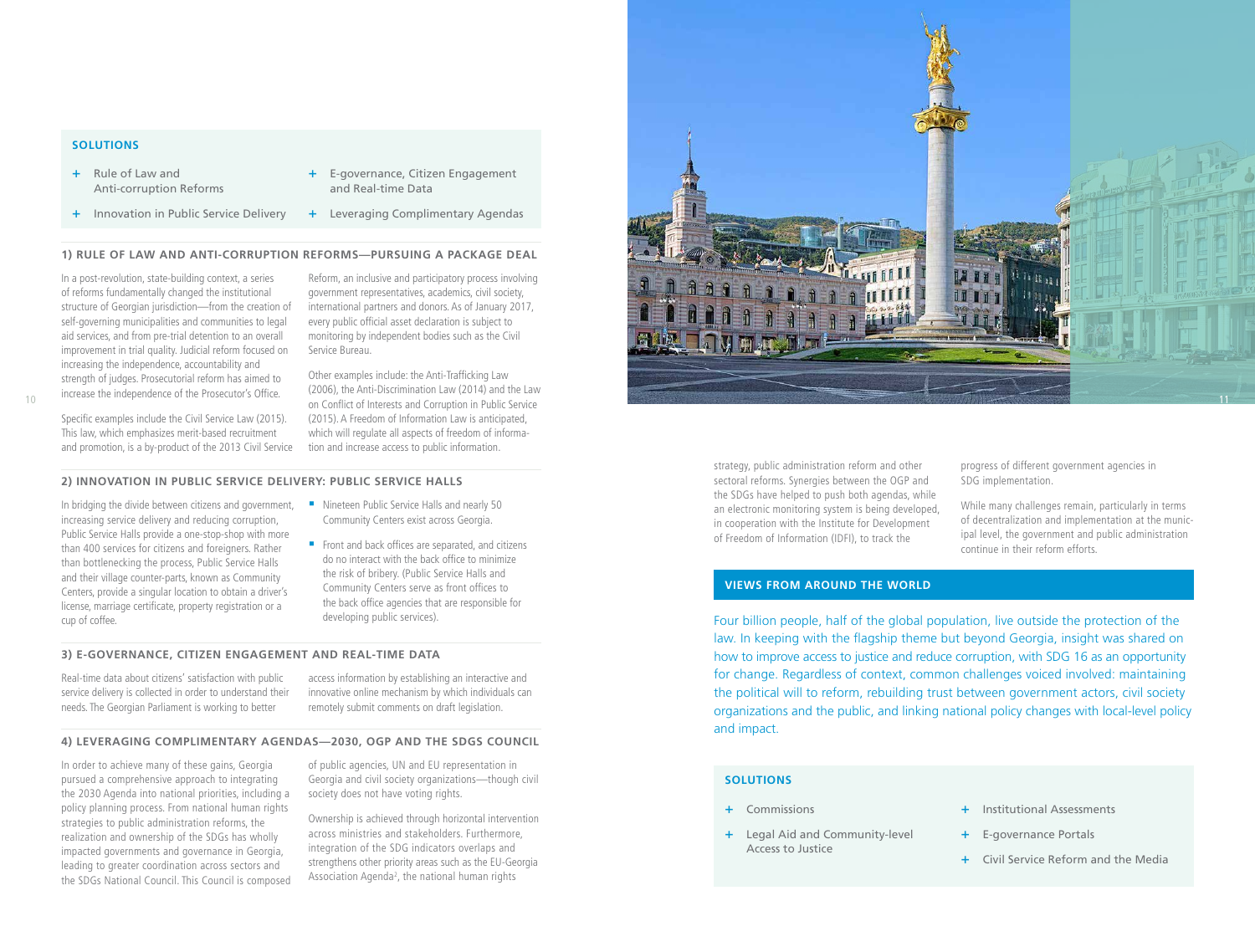

#### **1) COMMISSIONS**

#### CICIG, Guatemala

Operating for over a decade in cooperation with four democratically-elected governments, the International Commission Against Impunity in Guatemala (CICIG) is an internationally-supported investigative body that Guatemala, CICIG has a hybrid mandate. It was authorized by the government and the U.N. Secretary-General, working within the justice system and with national prosecutors, to dismantle criminal structures, including mafia networks, fight corruption and combat impunity. In contrast with other international mechanisms, CICIG is an independent investigative entity that operates under Guatemalan law, producing mixed results at times.

Despite an increase in power and capacity, CICIG has faced challenges in jurisdiction and scope. To be successful, it requires both international and national support, as well as close cooperation with Guatemalan authorities.

In addition to anti-corruption, CICIG addresses target 16.9 on providing legal identity for all. Without legal identity, children cannot access health or education services, and adults cannot participate in political life and are forced to work in informal markets. In short, individuals are systematically denied access to their human rights, highlighting interlinkages between SDG 16 and the 2030 Agenda, as well as to other international priorities and agendas.

CICIG's mandate ends in 2019. Going forward, it will be critical to ensure the transfer of its functions for the institutional sustainability of ongoing investigations and procedures. Regardless of the Commission's future, its capability and capacity need to remain within national institutions, as it carries out its constitutional role.

#### Truth and Reconciliation Commission, Sierra Leone

nosecutes cases in Guatemalan courts<sup>3</sup>. Requested by were many factors hoth internal and external that the service of legal representation and advice, the Alternative Dispute paralegals as a link to legal aid services for Following its decade-long civil war, the Sierra Leonean government established a Truth and Reconciliation Commission in 2002. In its concluding report<sup>4</sup>, the Commission noted that "while there were many factors, both internal and external, that explain the cause of the civil war….it was years of bad governance, endemic corruption and the denial of basic human rights that created the deplorable conditions that made conflict inevitable." For Sierra Leoneans, access to justice and good governance has been critical to the country's transition.

> A series of reforms were subsequently introduced with a focus on justice, the rule of law and human rights, including the Human Rights Commission, (established in 2006 and made operational in 2007), and the Anti-Corruption Commission (ACC). Established in 2000, and amended in 2008, the ACC is the only Commission in West Africa that has the power to prosecute. The ACC also spurred the creation of the Asset Declaration System.

> Further reforms and legislation stemming from the Truth and Reconciliation Commission include the establishment of a Legal Aid Board (2012) addressed subsequently, the Right to Access Information Law (2013) and an Open Data Portal (2015). Established to improve access to public services, the Open Data Portal is also part of Sierra Leone's OGP Action Plan.

#### **THE DIFFERENCE OF AN ID CARD**

Haja from Kenya repeatedly tried to get an ID-card for more than 8 years. She is one of five million people in Kenya who face challenges in this process.

Without an ID-card, she could not get a job, apply for a bank loan, or enroll in university, effectively excluded from participating fully in society. Yet, through a paralegal in her community who helped her with the process, documentation and advocacy, she finally received her ID.

Her next step: applying for birth-registrations for her children so they can go to school.

**2) LEGAL AID BOARDS, COMMUNITY PARALEGALS, AND INFORMAL DISPUTE RESOLUTION MECHANISM**

#### Legal Aid Board, Sierra Leone

The Sierra Leone Legal Aid Board was formed in 2012, with a mandate to strengthen access to formal and informal courts. The Board assists through the provision of legal representation and advice, the Alternative Dispute Resolution (ADR) mechanism for non-criminal cases, informal court monitoring and legal education through community-based outreach. Ultimately, the objective is to provide legal counsel and community paralegals in all local courts, while establishing citizens' community advice bureaus. Human rights clinics and civic education in universities are further intended to build community capacity in understanding the legal landscape, so that individuals can better advocate for themselves.

Since July 2017, the Board has held over 30 consultative meetings with community stakeholders in working towards crime avoidance and preventative mechanisms. Nearly 6,000 marginalized individuals, including young people, have received legal assistance and over 1,000 cases have been resolved through the ADR mechanism. Offices have been established in at least 8 of Sierra Leone's 16 districts, with 41 paralegals and at least 2 present in each district.

Despite challenges and inconsistent implementation, out of the Truth and Reconciliation Commission came constitutional reform, open government reforms, anti-corruption institutions and empowerment of grassroots efforts around access to justice.

#### Legal Aid Act, Kenya

In Kenya, community paralegals and lawyers, supported by organizations such as Namati, recently helped to pass the first Legal Aid Act (2016), formally recognizing paralegals as a link to legal aid services for citizens. Since then, Kenya has passed several acts, such as the Access to Information Act, which are in line with SDG targets and matrixes.

The SDGs have helped to bring together paralegals and government officials working on legal reform and access to justice. Further, toolkits such as Advocacy: Justice and the SDGs<sup>5</sup> by the Transparency, Accountability & Participation (TAP) Network for the 2030 Agenda provide a resource for activists and practitioners working to promote legal empowerment and access to justice at grassroots and national levels.

Informal and community-based dispute resolution mechanisms can further address shortcomings of weakened, destroyed or previously exclusive formal justice systems. Conflict-affected countries, in particular, often inherit pluralist systems of justice including formal and informal, with various mechanisms at the community level to fill in the gaps. Formal and informal justice systems, therefore, need to be integrated in reconciliation and accountability procedures, with a bottom-up approach to legal empowerment. This could also help to influence SDG implementation at a national level.

#### **3) INSTITUTIONAL ASSESSMENTS (ANTI-CORRUPTION AND REGULATORY IMPACT)**

#### The Anti-Corruption Initiative Assessment (AIA), Republic of Korea

Established in 2002, the AIA is an annual exercise by which over 250 public institutions self-evaluate

implementation of anti-corruption measures and mechanisms in accordance with the Act on the Prevention of Corruption and the Establishment and Management of the Anti-Corruption and Civil Rights Commission (the ACRC Act). The ACRC Act provides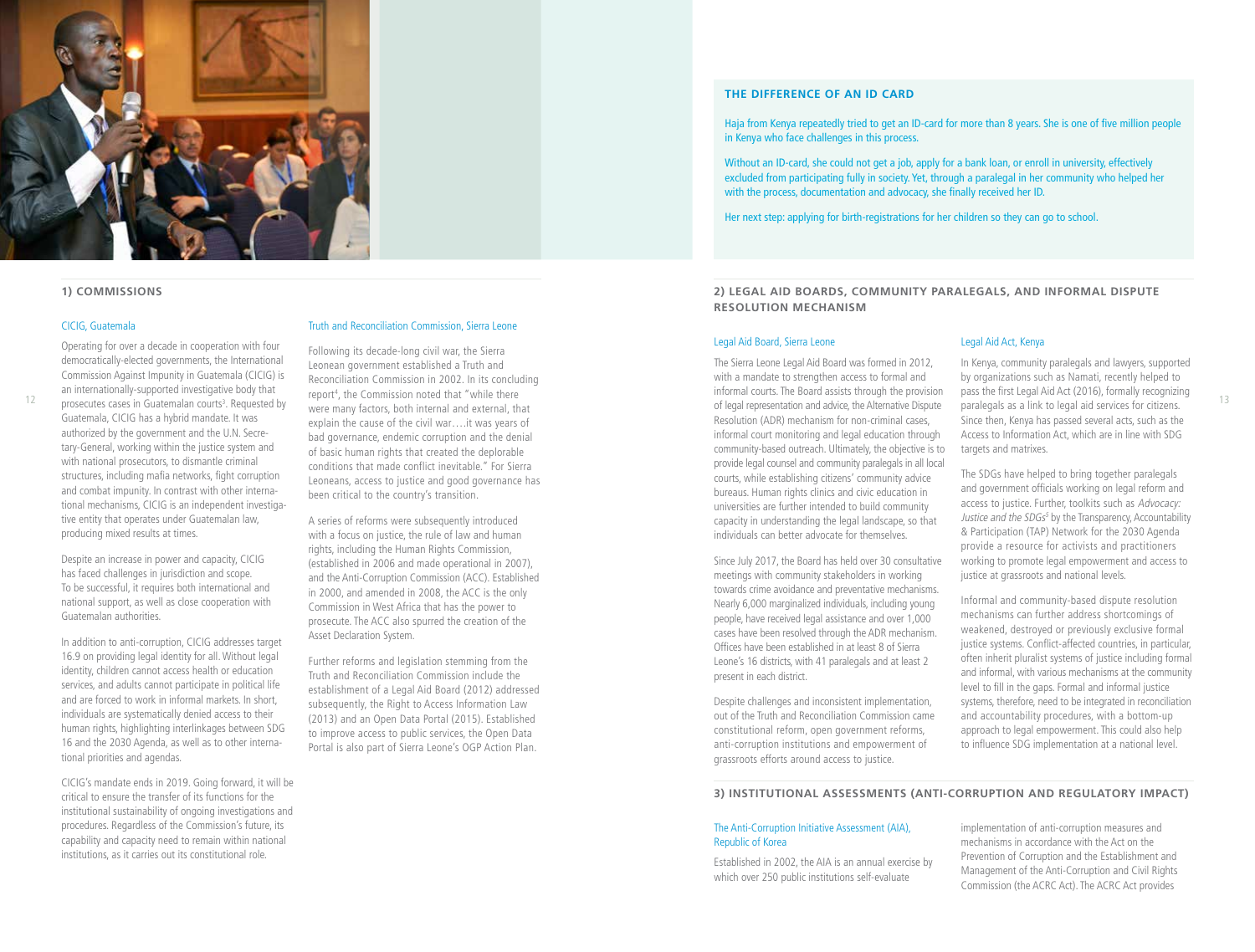indicators and implementation channels for priority actions across government and public institutions, including universities and hospitals. Details of the indicators are shared with target institutions early in the year, with an accompanying scoring guide and self-reporting template.

Of the 41 possible indicators, examples include: the development of institutional codes of conduct and anti-corruption plans; the number of staff designated for anti-corruption work and the number of internal corruption cases detected; performance bonuses for staff contributing to increased organizational ranking, whistle-blower protection and reward mechanisms.

To strengthen implementation, lessons learned include:

- Practical and easy-to-follow guidelines with anti-corruption trainings for employees
- Consistent timelines on an annual basis, deduction points for late or long reports
- Galvanizing leadership through publicizing results, scores and institutional rankings
- **Motivation and encouragement for all to generate** pride and incentive

Start simple; if too much is asked of officials, initiatives may not work or backfire

Every January, the AIA releases the previous year's results to the public and media. ACRC then provides consulting services to underperforming institutions, while awarding champions with overseas trainings, for example.

#### Regulatory Impact Assessments

Regulatory Impact Assessments (RIA) provide information on the potential cost, administrative burden and effectiveness of proposed regulations. This includes impact on the economy and societal welfare, and is applicable to a variety of sectors, including the Criminal Justice Sector.

In 2009, the German Geselleschaft für Internationale Zusammenarbeit (GIZ) was requested by the Zambian Ministry of Justice to work with the Criminal Justice Sector to help improve communication, coordination and cooperation across the sector and its five key institutions: police, national prosecution, the legal aid board, the judiciary and the correctional service. Out of this, the Communication, Cooperation and Coordination Initiative (CCCI) was launched with chapters at the

provincial level to provide platforms bringing institutions and civil society together. By 2010, fifteen CCCI chapters had been introduced at government, provincial and district levels.

The impact of this local-level initiative was far reaching, emphasizing "leave no one behind" and the importance

#### **4) E-GOVERNANCE PORTALS**

#### Egov.am and DataLex, Armenia

14 15 opinion on the drafts of legal acts and relevant discussions In Armenia, an e-governance portal (Egov.am) assists in obtaining government services (such as licenses for properties and businesses) and aims to increase citizen participation in public services by soliciting citizen online. Through DataLex, an online database linked to the Federal Judiciary's website, all government court cases and spending is available in an easily downloadable, open data format. Launched in 2008, DataLex provides a budgetary tool that allows the user to search how

much the government spends on a given issue. Civil society organizations also have the option to rank judges based on pre-determined indicators, which provides an incentive for judges to improve their performance.

of the individual; intergovernmental cooperation, coordination and utilizing what already works, and civil society engagement. In Choma, for example, the capital of a southern province in Zambia, the average number of inmates in the correctional facility was brought down

by 16%, from about 400 to 330 persons.

In making the site user-friendly, smart search technology relies on everyday language rather than legal terms, gives the user suggestions based on case information, provides symbols to help distinguish between case types, includes infographics and places precedent-setting cases at the top of any given search.

#### **5) CIVIL SERVICE REFORM AND THE MEDIA AS A 21ST CENTURY WATCHDOG**

In the 1850s, a series of public administration reforms introduced in Sweden, now referred to as the Big Bang Model, fundamentally changed the meaning of civil service. From being a good that could be bought or owned, it became a job or career to be attained through competition and merit. As a byproduct, corruption and nepotism significantly decreased.

Presently, accessing public servant information is straightforward and facilitated by law. Yet, corruption

#### **GOING FORWARD**

In pursuing good governance, the rule of law and anti-corruption, key take-aways include:

- Align and maximize SDG 16+ related policies already in place; inter-governmental coordination is critical
- Adapt international policy frameworks and justice systems to national and local contexts; there is no "one size fits all" policy or program, for state or non-state actors

persists. Swedish businesses have been accused of bribing public officials abroad, and public officials in Sweden have accepted bribes for contracts and been found guilty of nepotism. As a check, media is critical to maintaining openness and the fight against corruption. To this end, freedom of communication by public officials to the media is protected by law and can be done anonymously (not withstanding state secrets), with specific programs established to curb self-censorship.

- **Pursue policies that foster organizational** cultural shifts across bureaucracies, civil society organizations and individuals
- **Build citizen engagement and trust through** user-friendly and informative e-governance mechanisms and open data

# **THEFT RETT 18 SALARA ASAAS** 11-1-1-1-1-1-1-1-**IRAIDEA**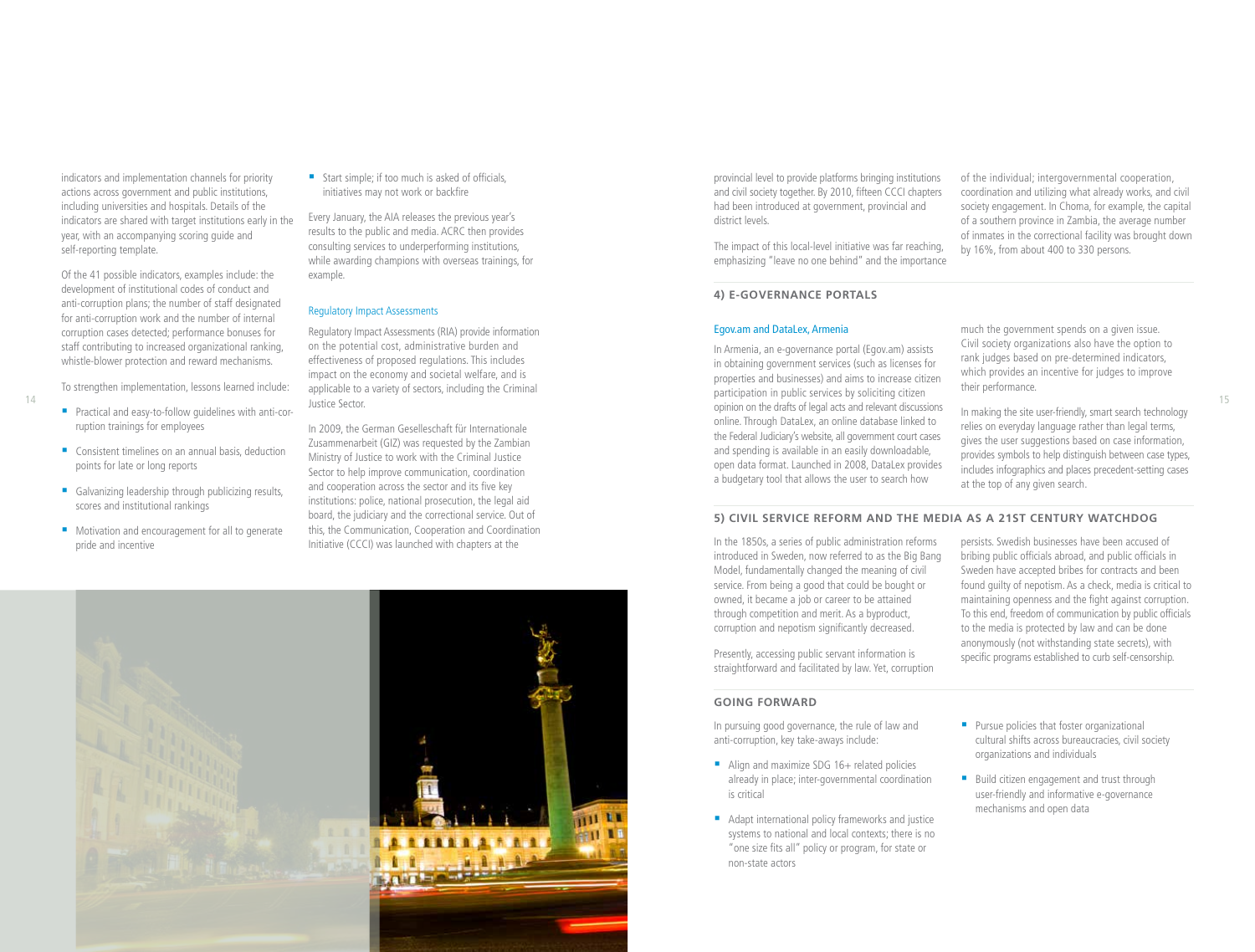

STRENGTHENING INSTITUTIONS AND **PARTICIPATORY** DECISION-MAKING **PROCESSES** 

With rapidly evolving democratization trends worldwide, citizens and individuals are calling for greater involvement and influence in decision-making processes in national and local governance. Yet, there is also a competing trend for governments to become more closed and repressive of civic space, opposing views and peaceful dissent.

#### **DIRECTLY RELEVANT SDG 16 TARGETS FOR INCLUSIVE SOCIETIES**

- + 16.6 Effective, Accountable and Transparent Institutions
- + 16.8 Participation in Global Governance

+ 16.10 Access to Information

+ 16.7 Inclusive and Participatory Decision-Making

For countries in or coming out of conflict, building sustainable and representative institutions may be more challenging as citizens may not remember, or have known, life under a functioning national state.

Focused on challenges and solutions in pursuing inclusive and participatory democracies and a strength ened social contract, expertise and insight focused on inclusion as reflected in effective institutions and steps to (re)build the relationship between governments and its citizens at national and local levels.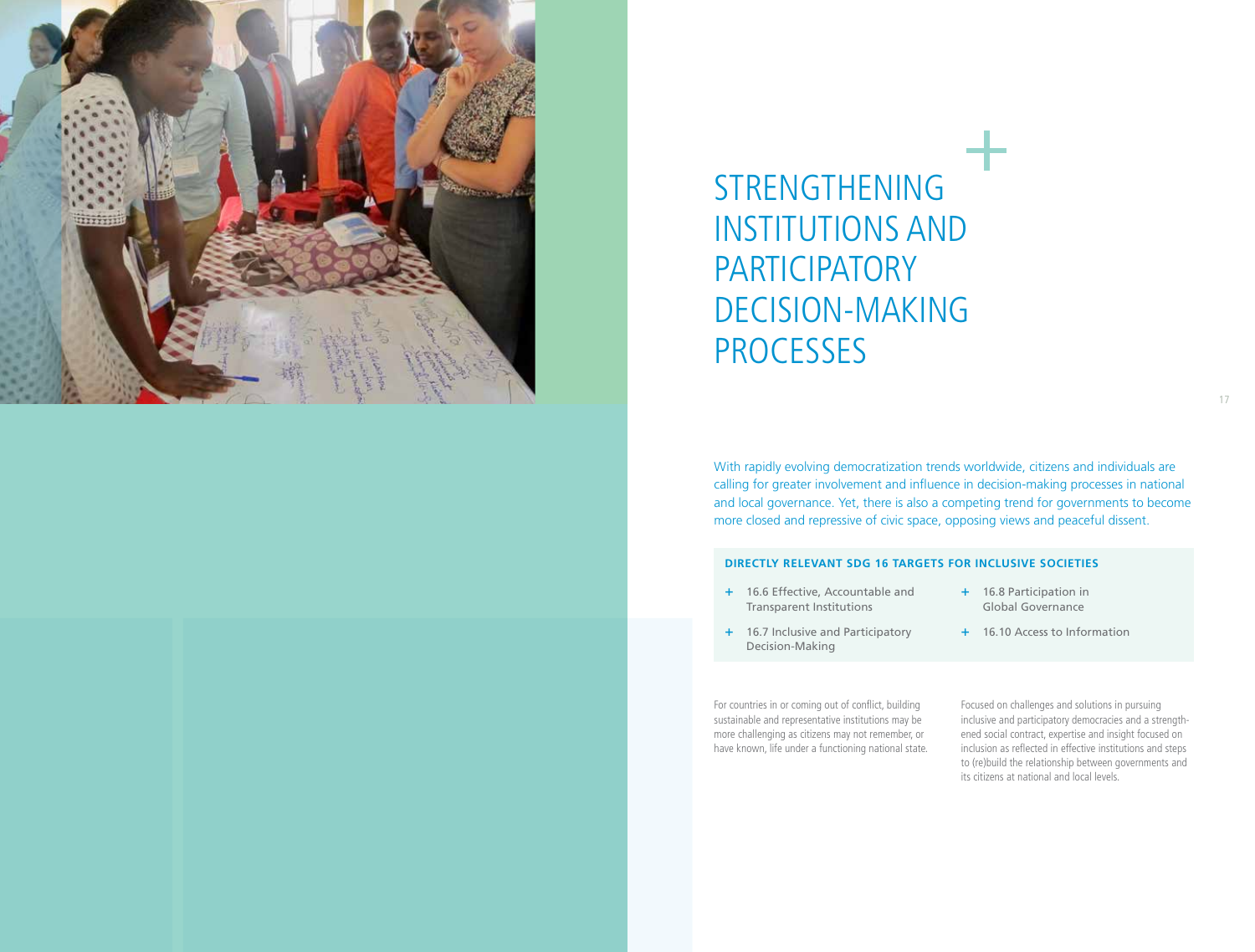

#### **REFLECTING INCLUSION THROUGH EFFECTIVE INSTITUTIONS**

Institutions can be assessed by their structure and representation of those they are designed to serve. As such, particular attention was paid to women and youth. When women are included in peace processes, the chances of agreement and durable peace improve significantly<sup>6</sup>. More women in office leads to greater economic advantages, and in the past twenty years, women have more than doubled their global parliamentary participation. However, at 23% globally, equal representation remains distant. Young people number 1.8 billion worldwide. Despite often facing systematic and structural exclusion, the vast majority is peaceful, with many acting as active agents of peace. Their inclusion is a critical component to realizing SDG 16+.

#### **SOLUTIONS**

- + Quotas and Political Parity
- + Addressing the Trust Deficit
- + Network Mobilization/Advocacy
- + Day-to-day Behavioral Change
- + Youth-led Accountability and Decision-Making

#### **1) QUOTAS, POLITICAL PARITY AND NETWORK MOBILIZATION/ADVOCACY**

#### Affirmative Action Bill, Ghana

In 2016, the Ghanaian Ministry of Gender, Children and Social Protection introduced the Affirmative Action Bill and organized dialogues on "Promoting Gender Equality and Non-Discrimination Through Affirmative Action". The law would propose legal structures and

policies to advance equal participation and institute a 40% quota for women in public service and governance.

In many ways, this bill was the result of a three-year study conducted by the Gender Studies and Human Rights Documentation Center to understand the shortage of women in politics.

#### The study identified five key barriers:

- + a lack of monitoring barriers that blocked women from entering politics
- + traditional beliefs and norms that depict women as inferior to men
- + a lack of awareness about women's rights and contributions
- to development
- + political parties actively discouraging women from participating
- + government processes and programs that exclude women's issues

Proposed remedies from the study included: political party quotas and the establishment of a coalition within government to mobilize, educate and increase the participation of women.

The Women in Law and Development in Africa, a pan-African women's rights group, helped to promote the law. Since 2010, this group, in cooperation with women's organizations in Ghana have established 28 Coalitions of Women in Governance groups and training programs through which more than 600 women were trained during the first 5 years. While the Affirmative Action Bill has yet to be passed, Ghana continues to work towards increased gender inclusion.

#### The Law on Gender Parity in Politics, New Caledonia

In certain Pacific Island States, parity laws have required that political parties include 50% of women on their lists of candidates in the first round of parliamentary elections. They also require that the lists alternate one man and one woman from top to bottom of the list. As a result of these parity laws, the percentage of female parliament members increased in New Caledonia from

17% to 46%, and in French Polynesia from 12% to 48%. New Caledonia has one of the highest rates of female participation in parliament, and a higher position on the United Nations Human Development Index in comparison to several other Pacific Island states with lower levels of gender parity in parliament. Such laws may also provide a mechanism for women to pivot from community leadership roles to national political roles.

#### Gender Equality Councils, Georgia

In Georgia, gender equality and anti-discrimination laws, along with Gender Equality Councils in every municipality, promote women's rights and incentivize female participation in political parties. While only 16% of parliament is comprised of women, this is a five-percentage point increase from the last election in 2016.

#### **2) CREATING THE SPACE FOR DAY-TO-DAY BEHAVIORAL CHANGE**

#### Yukatsu Initiative and Keidanren (Business Federation), Japan

In addressing gender inequality, the government has pursued several legislative initiatives with the goal of reaching 30% female participation in public and private sectors by 2020. Initiatives include the Act of Promotion of Women's Participation and Advancement in the Workplace (2015), the 4th Basic Plan for Gender Equality (2015) and the Intensive Policy to Accelerate the Empowerment of Women (2015, 2017). Despite these efforts, as well as a willingness to annually report on progress on women's representation in leadership, progress has been slower than one would wish. (Japan ranks 165 out of 185 for gender parity in national parliaments).

However, these efforts led by the central government have incentivized local governments and private sector actors to adopt similarly-driven policies. For example, the Yukatsu initiative, adopted across 41 prefectures, 16 counties, and 114 cities, shifts business day hours

forward to 8:00 am-5:00 pm to address concerns around work-life balance. Similarly, in the private sector, Keidanren member companies offer trainings, mentorship and networking programs at the management level in science, technology, engineering and mathematics fields. While slow, quantitative data<sup>7</sup> (as gathered by White & Case LLP and for the 16+ Forum Annual Showcase) has indicated progress for Japan at local and national levels in reaching its 30% goal.

Other critical factors to increase women's political participation include violence reduction policy and programming, as well as improved tracking and reporting, addressed in subsequent sections.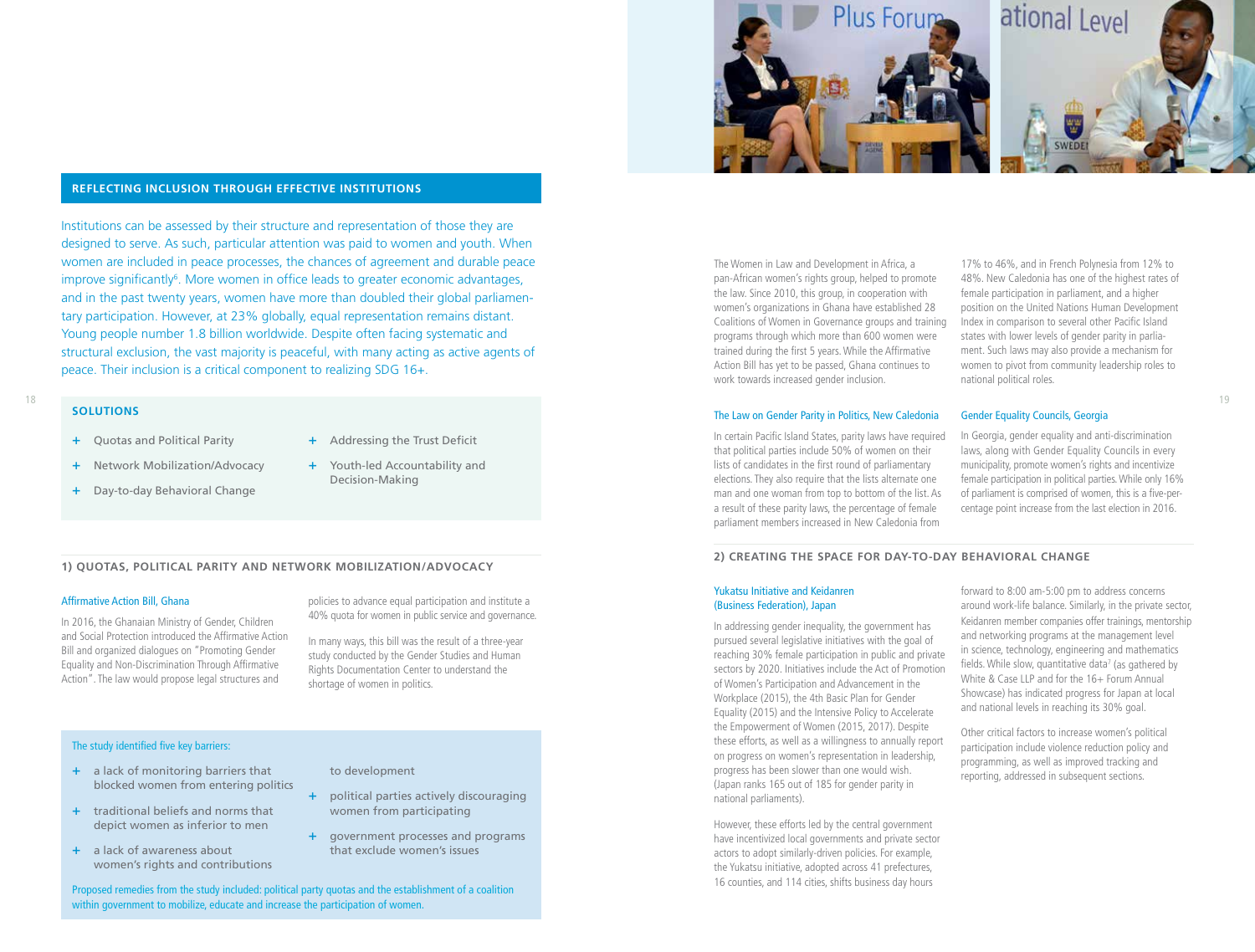#### **3) ADDRESSING THE TRUST DEFICIT —LANGUAGE, YOUTH ENGAGEMENT AND PARTICIPATORY PLATFORMS WITH DEFINED LINKS TO POLICY**

The meaningful participation of young people is fundamental to sustainable development and a just and peaceful world. However, young people's willingness or interest to engage through formal channels may at times be lacking, particularly in contexts of conflict, transition or dictatorship. A deeply-rooted lack of trust in institutions and established political systems often drives this reticence.

#### Ena M3aha–Active Citizens, The Jasmine Foundation, Tunisia

In Tunisia, language such as "citizenship" or "governance" the main energy of the Jasmine revolution in 2011, only 6% of young people participate in civil society organizations and 4% in political parties. Amidst significant economic challenges, a lack of overall opportunity and feelings of exclusion, it is important to empower and enable young people to develop and own a constructive vision of their futures.

In response to these realities, the Jasmine Foundation facilitated the launch of an awareness campaign, designed and led by youth, focused on the importance of local democracy. Empowering young people to develop and drive their own campaign, while adapting the language to fit an often, otherwise disaffected audience, this campaign reached 60,000 people through direct community outreach. Through this work, and a variety of other projects, the Jasmine Foundation aims to increase social cohesion and youth civic engagement, working with young people at the

community level to strengthen their awareness and civic participation, while advocating with parliamentarians and municipalities for the inclusion of ordinary citizens, and particularly youth, in decision-making processes.

#### Youth Participatory Platforms, Georgia

The Youth Participatory platform brings together decision-makers, young people, as well as youth-led and other civil society organizations to discuss youth priorities that call for a policy response. In Georgia, youth forums were the first to address child marriage and helped to put this issue on the public agenda. In so doing, and subsequent to follow-up activities including in partnership with the Public Defender's Office, legislation was passed stipulating the legal age of marriage (2016, 2017), as well as integration of related prevention strategies into national plans. Integrating national youth forums with the existing inter-ministerial coordination mechanisms on youth policy helps to ensure sustainability of formal mechanisms for youth participation, advocacy, and youth monitoring of government accountability.

UNFPA Georgia is now advocating for a comprehensive youth policy. In keeping with United Nations Security Council Resolution 2250 (2015)<sup>8</sup> on Youth, Peace and Security, and the now released Progress Study<sup>9</sup>, this policy would seek to increase youth access to decision-making and elevate their role in social cohesion, peacebuilding and in the prevention of violent extremism.

#### **4) YOUTH-LED ACCOUNTABILITY AND DECISION-MAKING MECHANISMS**

#### Advancing Sexual Health and Reproductive Rights, Restless Development Youth Accountability Advocates, Ghana

By accessing decision-making and putting SDG 16 into practice, other components of the 2030 Agenda are advanced and vice versa. In Ghana, a youth-led project<sup>9</sup> was able to change the way young people access comprehensive sexual education and contraceptives, addressing SDG 3 on Health and SDG 5 on Gender Equality. Through a sexual health

and reproductive rights initiative, young people from 20 local organizations from 7 regions of the country were targeted and trained in social accountability mechanisms, receiving information about comprehensive sexual education, how to achieve the SDGs and how to influence policymakers.

Data was collected from over 500 youth, in and out of school, through questionnaires and one-on-one interviews about access to sexual education, services

and contraceptives. The findings of this project were presented at conferences with influential stakeholders, including the Ghana Health Service, with links to be

drawn to subsequently increased availability for comprehensive sexual education and contraception.

#### **CIVIC ENGAGEMENT THROUGH FORMAL AND NON-FORMAL CHANNELS**

 $^{20}$  can turn young people away. While young people were so doing, and subsequent to follow-up activities  $^{21}$ Meaningful citizen engagement is a challenge, both in terms of mechanisms used and because of a lack of willingness to engage—on the part of governments and citizens. In generic terms, both may argue that it is not time effectively spent. Citizens argue that neither is their time compensated nor are their ideas listened to. Governments stipulate that they are the true representatives of the people, and that civil society only speaks to its limited interests.

> In countries that lack traditions of civic engagement, it is even more challenging to create trustworthy and effective public and state institutions. Policies that strive for increased inclusivity and equity must be introduced, and the process may be just as important as the ultimate objective.

#### **SOLUTIONS**

- + Center-Periphery Dynamics and Institution-building
- + Participatory Planning at the Local Level
- + Civil Society Inclusion in International Negotiations and Peace Processes

**1) CENTER-PERIPHERY DYNAMICS: ADAPTING INSTITUTION BUILDING TO CONTEXT**

#### National Development Plan, Somalia (2017–2019)

Following 25 years of state collapse, and despite certain successes of the preceding national compact, developing the first National Development Plan (NDP)<sup>10</sup> since 1986 brought a particular set of opportunities and challenges. In particular, strengthening the relationship between the federal government, the federal member states, as well as redesigning the federal architecture to be more responsive to the needs of civil society, and those beyond the capital, proved critical.

An emphasis was aimed for domestic stakeholder engagement in formulating the NDP, including consultations across all federal member states (except Somaliland). Further, and unlike traditional development plans, Somalia's NDP includes political and security priorities, as a reflection of the context. This means inclusivity in political participation, the promotion of a vibrant civil society, transparent and accountable public administration, rule of law and security sector reform, the protection of human rights and the promotion of gender equality and women's empowerment.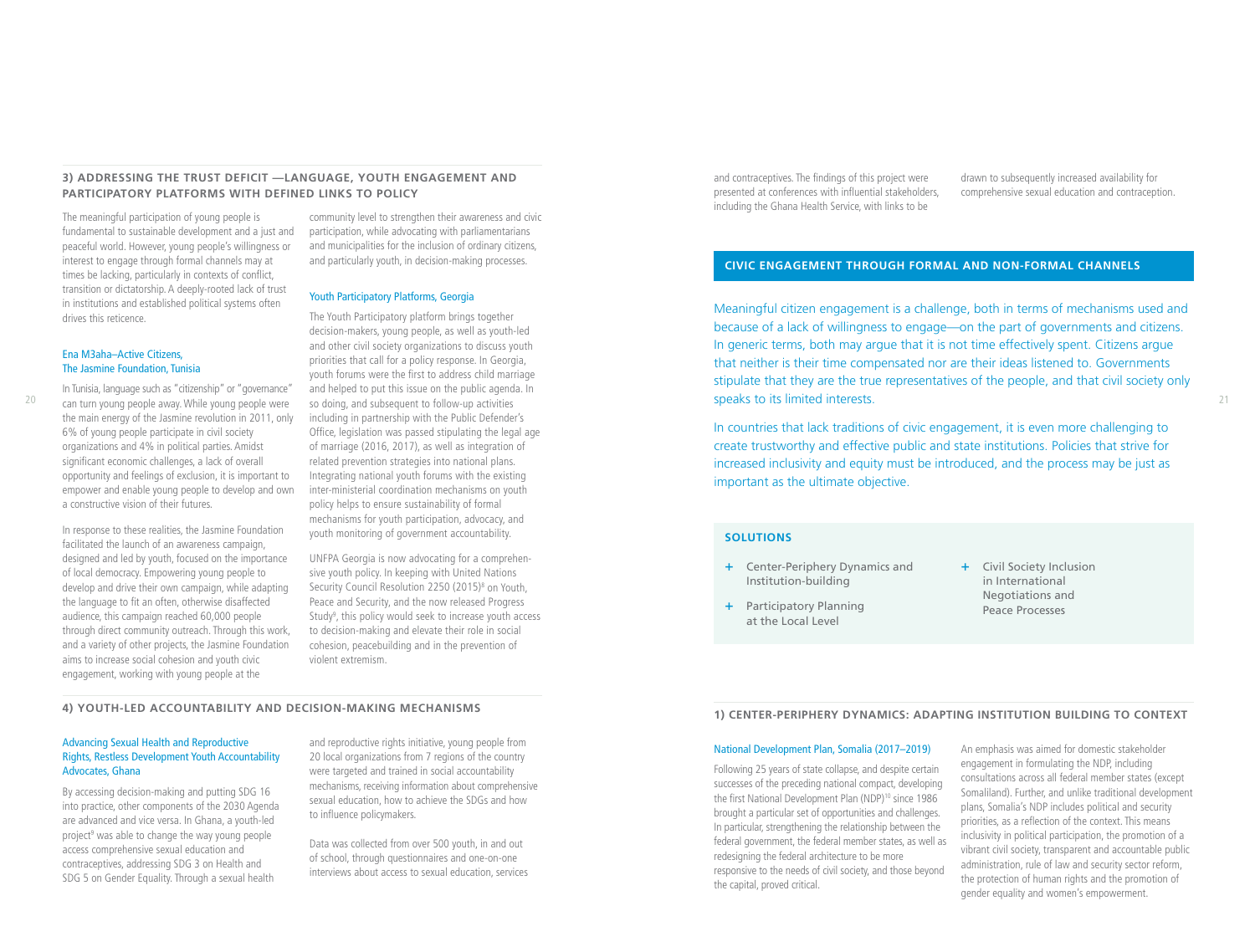The State is being re-established in a new three-tiered federal system which includes the federal government of Somalia, Federal Member States and district level administration. However, and again due to context, Somalia's government has to perform key functions while building its institutions. The process is multitracked and non-linear, with permanent interaction between the political process (reconciliation and settlement) and the development of robust legislative, judicial and executive machinery.

Out of this, it is hoped that an ongoing electoral process will result in one person, one vote by 2020.

#### **2) PARTICIPATORY PLANNING AT A LOCAL LEVEL**

#### Social Inclusion Advisory Committees, Georgia

As part of the Georgia-Czech Republic Transition program, Social Inclusion Advisory Committees were established across 4 Georgian municipalities. Committees included senior local government representatives such branches of the Ministry of Health and Social Affairs; active social service providers representing different vulnerable groups, and in some cases, vulnerable groups themselves. (Georgian civil code requires every municipality to establish such an advisory committee). Further, a needs assessment was conducted to ensure that funding for vulnerable groups was being spent effectively across the four target municipalities.

Based on findings, advisory committees established municipal strategies, action plans and calls for proposals for social inclusion. As a result, 17 new social services were introduced in areas where they had never existed. (Funding had been previously allocated, but no services were provided).

This process was accompanied by capacity-building to help ensure that the same methodology would be applied in the future. In some cases, local government committed to the continuation of services after project completion, demonstrating a change in attitude, investment and behavior.

#### **3) CIVIL SOCIETY INCLUSION IN INTERNATIONAL NEGOTIATIONS AND PEACE PROCESSES**

In Ukraine, recommendations formulated by civil society for the Minsk agreements (2014) were used in negotiations by the Ministry of Foreign Affairs. With a focus on human rights, particular stipulations included: a rejection of impunity for criminal action, prohibition of

#### **GOING FORWARD**

In pursuing stronger institutions and participatory decision-making, key take-aways include:

- **Pursue co-creation and citizen participation as a** strategic goal
- **Ensure that national-level legislation is institutionally** supported at sub-national and local levels

an election in non-controlled territories, and the immediate release of detainees in non-controlled territories.

While less than 50% of the national action plan has been fulfilled, civil society inclusion and input has been key to advancing the issue of human rights in negotiations.

- Advance and protect policies for increased political participation of women and youth
- ncharacted senso-bead government representatives such the provided). The vere provided were provided). The versus provided the strategic goal strategic goal and the strategic and accountability and accountability and accou Incentivize cultural shifts by highlighting the value of increased trust, cohesion and enhanced democracy through transparency and accountability
	- $\blacksquare$  Invest in civil society networks, particularly in unfriendly or oppressive contexts

#### **LEVELS OF ENGAGEMENT WITH CIVIL SOCIETY**

- + **Empowerment**—Delegation of responsibility.
- + **Co-creation**—Collaborating and co-creating with active and direct engagement. Example: the OGP Forum and the Action Plan Process.
- + **Involvement**—Working with civil society to formulate alternatives, evaluate and identify strategies and action points. Example: a series of interactive, civil society workshops in development of the OGP National Plan.
- + **Consulting**—Actively seeking input from citizens or civil society. Example: Participatory budgeting models, including priority-setting, resource allocation, and monitoring of resource expenditure.
- + **Information Availability** Providing information to citizens so that they can make informed decisions. Example: Open Data.



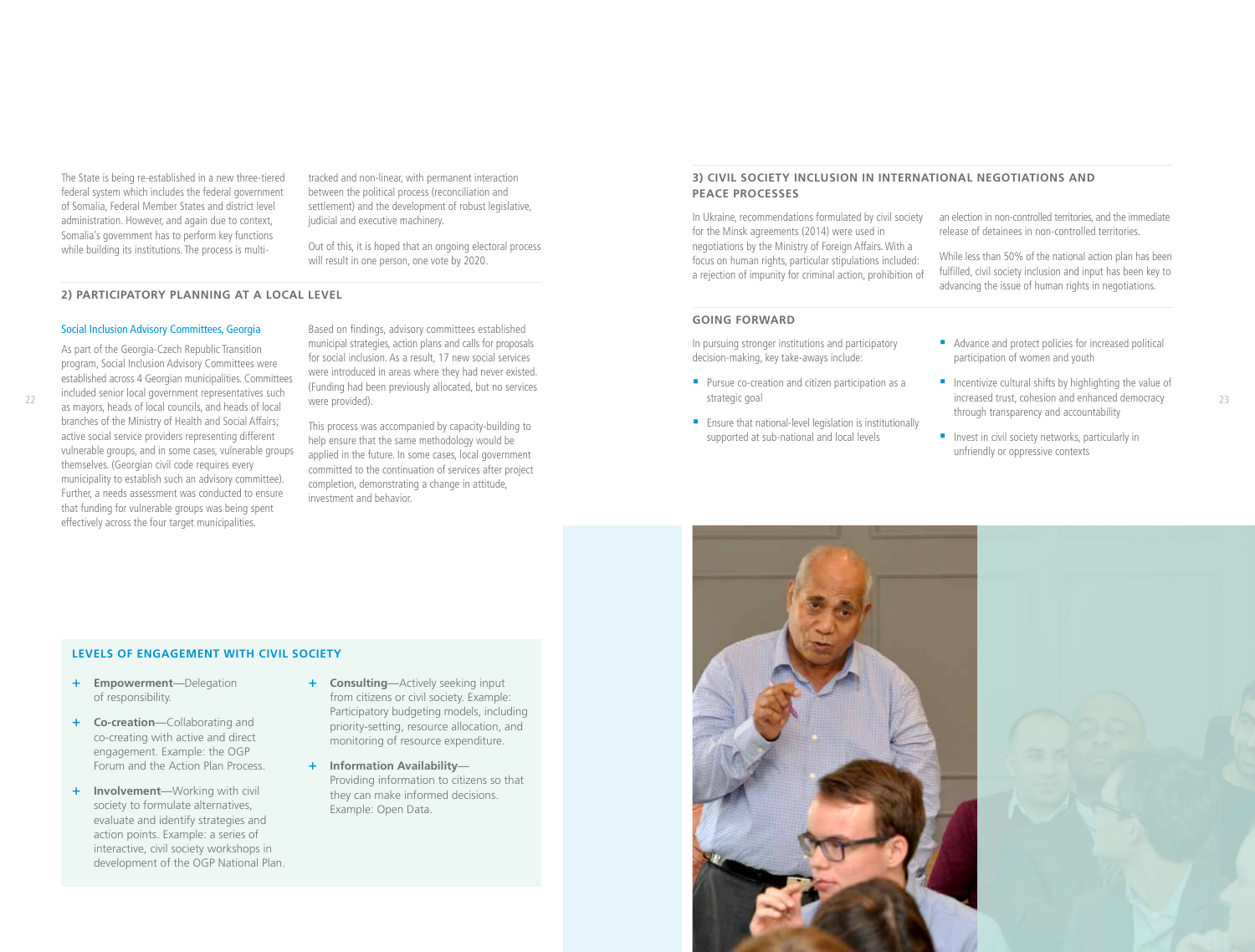

# SUSTAINING PEACE AND CONFLICT PREVENTION

The phrase "there can be no peace without development and no development without peace" is a generally accepted and popular axiom. Subject to much current debate, discussions sought to unpack this statement, focusing on local-level realities of conflict and the organizational implications of sustaining peace, including a shift from time-bound, peacekeeping and post-conflict reconstruction to a more holistic peacebuilding approach, driven by prevention and with clearer links to development and human rights.

The Secretary-General's Peacebuilding and Sustaining Peace Report<sup>11</sup>, as well as the President of the General Assembly's 2018 High-level Event on Peacebuilding and in a re-structured United Nations.

Sustaining Peace continue to focus on opportunities and challenges in coordination and implementation

#### **DIRECTLY RELEVANT SDG 16 TARGETS FOR PEACEFUL SOCIETIES**

- + 16.1 Reducing All Forms of Violence + 16.2 Ending Abuse, Exploitation,
	- Trafficking and All Violence and Torture Against Children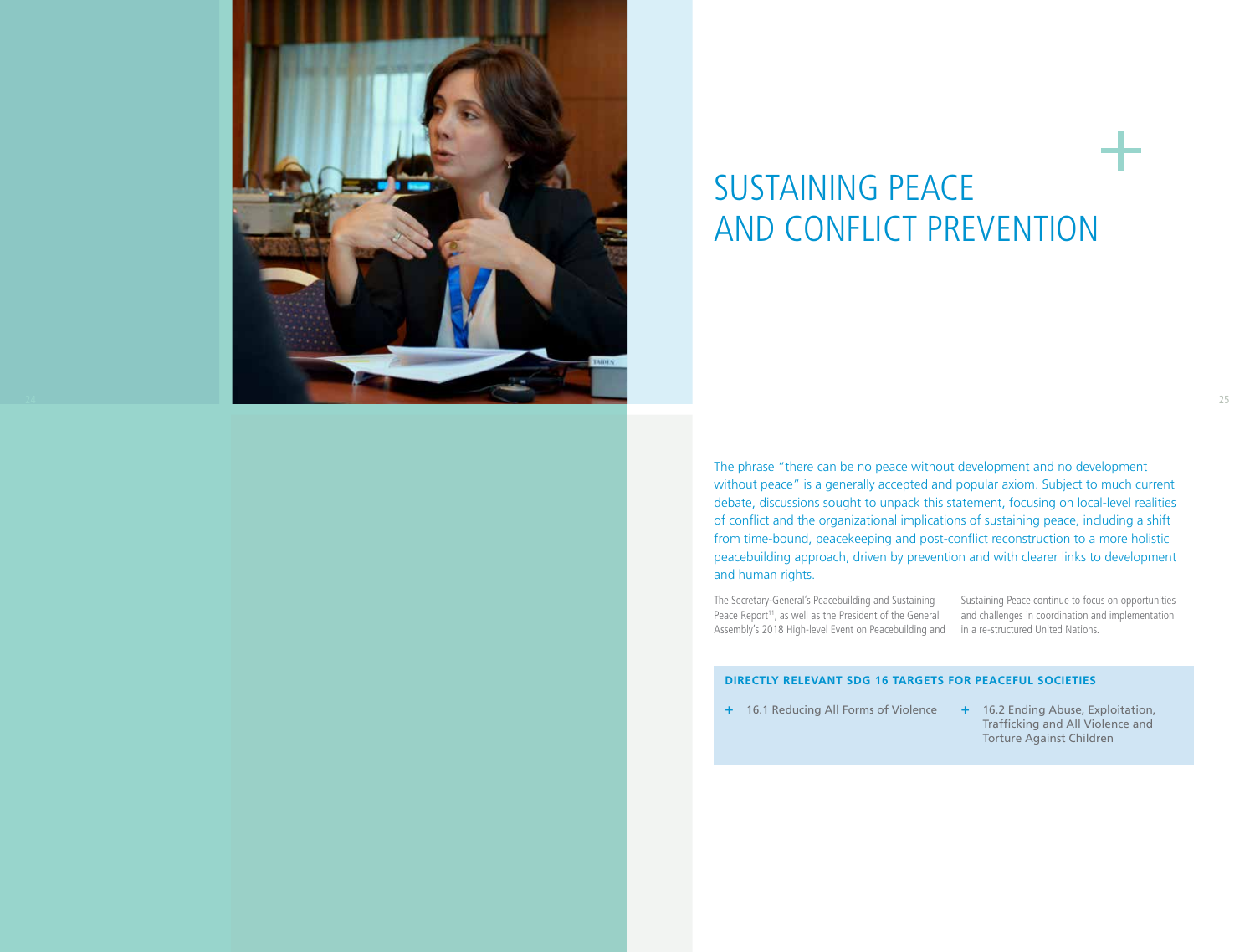

#### **PEACE AND RECONCILIATION: THEN AND NOW**

The need to meaningfully address the root causes of conflict, while focusing on the processes of peacebuilding and reconciliation, in addition to the ultimate outcomes, was the subject of exchange. Policies of inclusion were prioritized, along with scaling positive peace, working towards reconciliation and social cohesion, and addressing stalled or seemingly non-existent peace processes.

#### **SOLUTIONS**

- + Local Mechanisms: People to People Exchanges, Community Forums and Dialogues
- + National Mechanisms: Leadership, Commissions and Reconciliation Accelerators

#### **1) LOCAL PEACEBUILDING MECHANISMS**

#### People to People Exchanges and Community Forums, **Thailand**

A history of conflict between the government and the Malay Muslim population in Thailand's deep south is driven by a range of issues, stemming from a policy of forced assimilation that has resulted in incarceration, ethnic killings (on both sides), Marshall law and emergency decrees.

A lack of progress in official negotiations, worsening levels of development (such as poverty and job loss), fear and insecurity have made it increasingly difficult to convince individuals to participate in peacebuilding. However, community level initiatives by the People's Empowerment Foundation encourage local populations, particularly women and youth, to engage in the peace process, provide their perspectives, and participate in forums with the wider community and academia. For those who cannot travel to attend Peace Forums at the university level, this discourse is brought directly to local communities through the establishment of "Academic People Centers". The centers were founded with the intention of strengthening community learning and leadership in peace talks and reconciliation efforts.

#### Peace Forums, The Democratic Republic of the Congo (DRC)

Operating in multiple locations in the Eastern DRC, the United Nations Association of the DRC works on peacebuilding and reconciliation through Peace Forums, which attempt to empower local communities in decision-making. These forums offer a framework and physical space for discussion amongst local communities, UN Peace Operations representatives from MONUSCO (the UN's Peacekeeping Operation in the DRC), and government representatives to discuss best approaches to peacebuilding. Out of these forums, an education manual was produced and incorporated into the curriculum at a local primary school.

#### Youth Dialogues, Serbia and Kyrgyzstan

In Serbia, young people from different communities

come together to foster dialogue and contribute to conflict prevention. Discussions focus on the promotion of gender equality among young men in their communities. In Kyrgyzstan, youth-led dialogues work to strengthen young people's engagement in interethnic peacebuilding and in the prevention of violent

extremism, while additional initiatives focus specifically on supporting young women and girls engaged in peacebuilding and the prevention of radicalization.

#### **2) NATIONAL MECHANISMS: LEADERSHIP, COMMISSIONS AND "RECONCILIATION ACCELERATORS"**

#### The Truth and Friendship Commission, Indonesia and Timor-Leste

26 26 27 **People Exchanges Community Leadership Commissions and** 27 **Timor-Leste and Indonesia turned to a model of the community of the community of the community of the control of the control of the control of the cont** Following a history of conflict and occupation, and through notable political leadership at the top, reconciliation which prioritized peacebuilding and nation-state building, with the aim of developing a constructive bilateral relationship and healing divisions within communities. Strengthening democratic and institutional capacities were prioritized, along with involving local communities from both countries, as mechanisms by which sustainable peace and reconciliation could be achieved.

> The Truth and Friendship Commission<sup>12</sup>, established in 2005, consists of fifteen commissions, seven from Indonesia and eight from Timor-Leste, including government representatives, representatives of academic institutions, NGOs and people directly involved in the conflict. It continues to meet annually to follow up on commitments.

This policy of reconciliation and peace between Timor-Leste and Indonesia has led to progressive cooperation in political, social and cultural matters, as well as the economy and defense. Indonesia co-sponsored the UN General Assembly resolution<sup>13</sup> to include Timor-Leste as a full member of the UN and also advocated for its inclusion into ASEAN. While certain issues remain quite challenging and sensitive, notably around transitional justice, the political will of the leadership to look forward rather than backwards was fundamental to the process.

#### Reconciliation Accelerators: Educational Exchange Programs, Trade and Joint Projects

#### Timor-Leste and Indonesia

Reconciliation accelerators can include cultural proximity, mixed families and kinship, a history of co-existence, as well as educational exchange and trade. Around 7,000 Timor-Leste students are currently studying at the university level in Indonesia, while about 50,000 Indonesians are living in Dili. In addition to student exchanges, cross border trade was noted as playing an important role in the reconciliation process between the two countries. Indonesia is the main trading partner of Timor-Leste, providing basic goods such as food, petroleum, gas and construction material. State-owned, Indonesian enterprises or operations have also been involved in the development of Timor-Leste's infrastructure.

#### Georgia

Reconciliation efforts with populations residing in annexed territories focus on extending the benefits of Georgia's development reform, including in terms of healthcare and education. Increased diploma recognition by Georgia for students living in the annexed territories, and the establishment of professional training strategies have aimed to incentivize engagement of youth in educational programs and serve as a confidence-building mechanism.

People to people contact, community-level reconciliation and confidence-building have been further pursued through joint projects on energy and the environment. Despite 20% of the country remaining under occupation, Georgia remains committed to a peaceful resolution of the conflict and dialogue around mutual interests.

Intercultural exchange dialogues have also been introduced to educate individuals on collective peacebuilding and peace processes. (While national-level peace talks may be effectively stalled, civil society efforts continue to be made at the local level among communities.)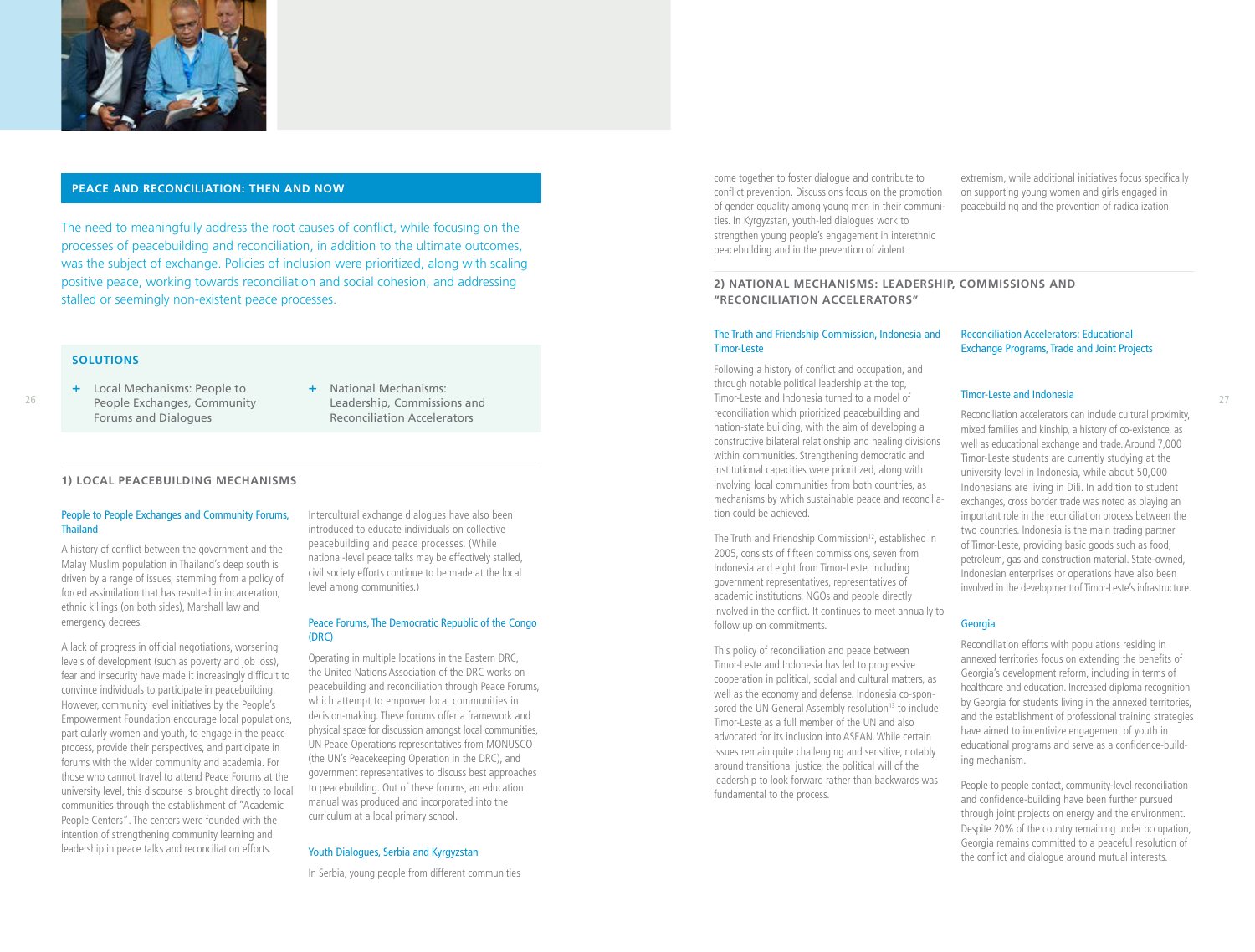#### **VIOLENCE REDUCTION, PREVENTION AND OWNERSHIP**

The importance of violence reduction, and in particular gender-based violence, was highlighted along with national and community ownership, utilizing frameworks and policies that are already in place and working, and, in all processes, the primacy of politics.

#### **SOLUTIONS**

- + Targeted Campaigns, Advocacy and Government Champions
- + Flexible Financing and Foreign and Development Policies
- + National and Local Ownership
- + Improving Operational Coordination

#### **1) TARGETED CAMPAIGNS, ADVOCACY AND GOVERNMENT CHAMPIONS**

Peaceful societies cannot be achieved without eliminating violence against women and girls. Yet, according to a 2017 report by the UN Statistics Division<sup>14</sup>, nearly one of five women and girls experienced physical violence from an intimate partner in the previous 12 months. Forty-nine countries do not have laws protecting women from domestic violence.

#### Let Girls be Girls! Campaign, The Talitha Project, Tonga

In 2009, a local NGO focused on the empowerment of women and girls, the Talitha Project, conducted a survey that found that 77% of women in Tonga faced physical, sexual or verbal abuse. Though the 2013 Family Protection Act makes domestic violence a crime punishable by up to 12 months in prison with repeat

offenders facing up to three years in prison, violence was pervasive behind close doors. Further compounding issues around gender equality and gender-based violence, the Births, Deaths and Registration Act of 1926 allows for children to be married as of 15 with parental consent.

In response to such challenges, the Talitha Project, in cooperation with the Ministry of Justice, launched the Let Girls be Girls! campaign in 2017 to lift the legal age of marriage to 18. Also highlighting Tonga's signing of the Convention of the Rights of the Child, this awareness campaign gained traction in households across Tonga and caught international attention, spurning mobilization at all levels. Through such mobilization, advocacy and cooperation, the status quo for girls and young women in Tonga is that much closer to change.

#### **OPERATIONALIZING THE CONTINUUM**

The Peacebuilding Commission was established in December 2005 to bridge the gap between peace operations and agreements handled by the UN Security Council and post-conflict reconstruction and development, as addressed by the UN Development System.

With the 2015 High-Level Reviews and the 2016 Sustaining Peace Resolutions, coupled with Secretary-General Guterres' reform agenda, his Sustaining Peace and Peacebuilding report, and the President of the General Assembly High-level Event on Sustaining Peace, the question of how this gap is to be better bridged and operationalized continues to be addressed and evolve. (See references, Sustaining Peace Report).

#### **2) PRIORITIZING NATIONAL AND LOCAL OWNERSHIP**

Processes must be nationally and locally-owned. Ownership includes more than the political leadership, but rather all parts of the country. As governments come and go, grassroots acceptance and ownership of peacebuilding efforts strengthens continuity of process and the possibility of long-term sustainability. As highlighted by Timor-Leste, while acknowledging the role of the international community and the UN peacekeeping mission in the initial steps towards self-rule, defining the peacebuilding process as, by and for Timorese was critical.

#### The New Deal

Originally conceived by the International Dialogue on Peacebuilding and Statebuilding—a partnership of donors, the g7+ countries of conflict-affected states and local and international civil society—the New Deal for Engagement in Fragile States<sup>15</sup> is the first set of principles to guide international engagement in conflict-affected donors, the a<sub>1</sub>+ countries of conflict-affected states and the government. Particularly for states coming out of 29<br>donors, the a<sub>1</sub>+ countries of conflict-affected states and the government. Particularly for states comin

states. It has five peace and state-building goals which can also be seen in SDG 16 and the Sustaining Peace Agenda. These goals include: Legitimate Politics (with a focus on inclusion), Security, Justice, Economic Foundations, and Revenues and Services (with a focus on accountable service delivery).

Priorities in peace and state-building vary by country, sub-national context and time. In Somalia, for example, the New Deal Compact<sup>16</sup> was focused on holding elections and identifying new constitutional priorities. In Liberia, a country that had been out of conflict for over 10 years but which had not yet reached stability, focus had been on reconciliation between the two major ethnic groups and decentralization to increase people's trust in conflict, national and local ownership of SDG 16+ may be central to peace and prosperity and the cornerstone of human rights.

#### **3) FLEXIBLE FINANCING AS REFLECTIVE OF FOREIGN AND DEVELOPMENT POLICIES**

Act fast, stay engaged was a repeated motto for financing. Humanitarian budgets are skyrocketing. Without a focus on vulnerable populations and fragile and conflict-affected countries, this trajectory will not change.

For donors, circulating clearly articulated internal documents among the Ministry of Foreign Affairs and

Development Agencies that explain how funds are to be spent, why and with what strategy is key. If the diplomatic and the political track is separated from the development track, resources are spent less efficiently and effectively, with flexibility and availability jeopardized. Without doing so, recipient countries may run the risk of becoming "aid orphans" with untenable expectations.

#### **4) OPERATIONAL COORDINATION-WITHIN A RESTRUCTURED UN**

Improved coordination across the UN's pillars and their stakeholders will require improved incentives for long-term and comprehensive conflict prevention and peacebuilding. Further, coordination will become increasingly necessitated as responsibilities are

delegated to managers in the field. This includes across stakeholders, as well as within the UN system—resident coordinators, special representatives, peace and development advisors, the Secretariat, as well as UNDP, other UN agencies, the World Bank, etc.

#### **GOING FORWARD:**

In pursuit of prevention and sustainable peace, key take-aways include:

- **Leverage simultaneous community mobilization,** national and international advocacy and government support for targeted policy or legislative change
- Strengthen links between local and national prevention efforts, peacebuilding and peace processes
- **Emphasize confidence-building measures and** reconciliation accelerators, implemented alongside formal agreements
- **Activate regional or international bodies (not just** those directly affected by a conflict) to support peace and reconciliation processes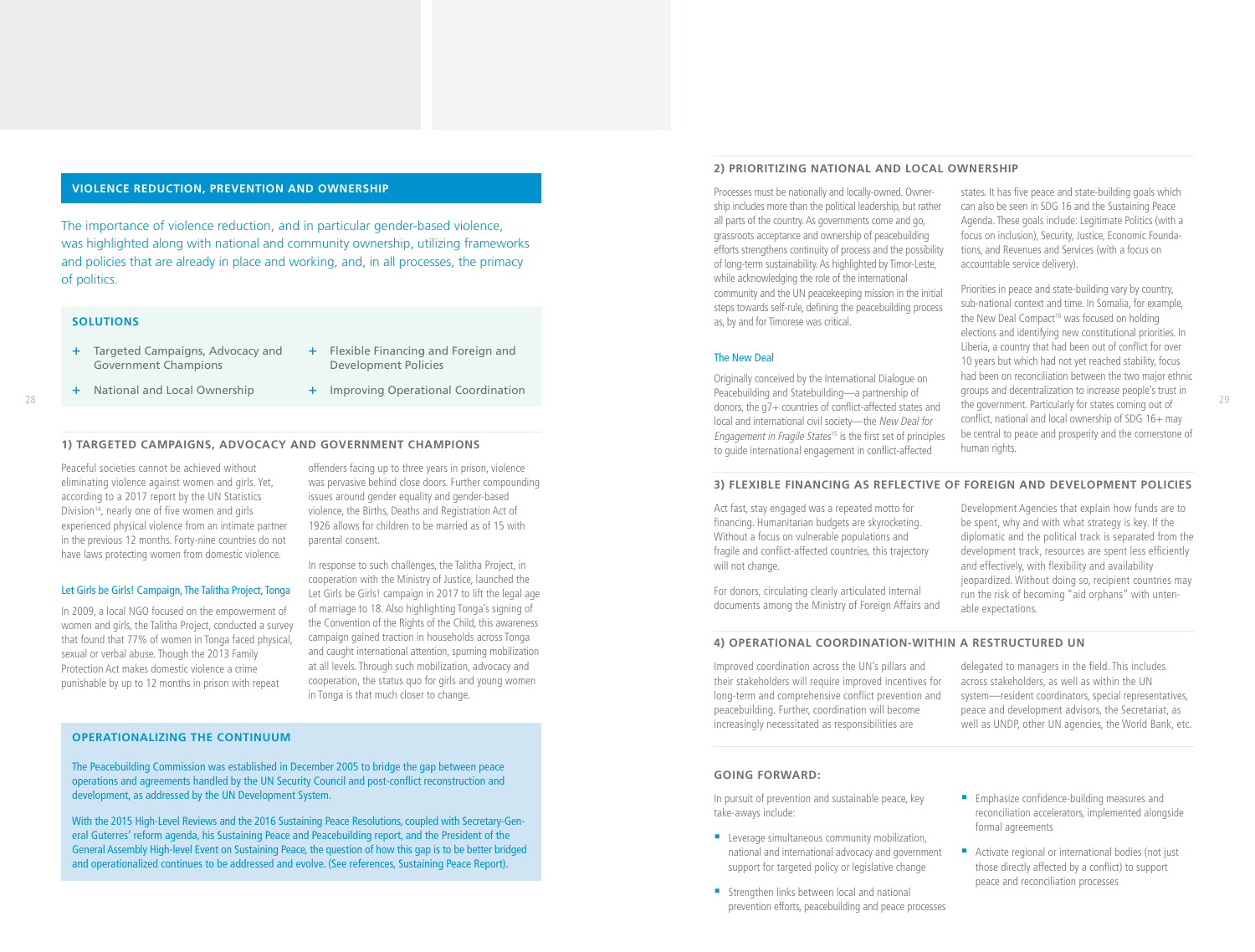

# DATA AND  $SDG$  16+

**FIGURE 1: STATISTICAL CAPACITY IN CONFLICT, FRAGILE AND NON-CONFLICT COUNTRIES**



Measurement is key to tracking progress. Tracking progress, in turn, is key to targeted policy interventions and to holding countries accountable to their performance in SDG implementation. By tracking data and measuring impact through monitoring and evaluation, we can draw upon grassroots experiences to achieve large-scale structural change. Innovative measurement frameworks around SDG 16+ further highlighted the attitudes, institutions and structures that can help create peaceful societies. According to the Institute for Economics and Peace<sup>17</sup>, about 85% of the Sustainable Development Goals are associated with the drivers of peace.

However, against this backdrop of possibility, pervasive challenges remain. At the forefront are data gaps and a lack of capacity among National Statistics Offices (NSOs) and other government bodies. Official data is often insufficient, incomplete or inconsistent across time or administrative level, further hindered by weak or non-existent coordination. Again, according to the Institute for Economics and Peace, out of the 22 indicators it follows (SDG 16 has 23 indicators), eight have data for less than 50% of countries and only seven have data for more than 90% of countries. (See Figure 1.)

Indicators such as violence against children, sexual violence and underreporting of violence are comparable for less than 40% of countries. Only 30% of countries have dedicated budgets to gender statistics, exacerbating gaps in sex-segregated data. In addition, the challenge of conflict of interest was noted for indicators measuring topics as significant as "rule of law" (SDG 16.3), SDG 16.5 on corruption or SDG 16.10 on the killing and detention of human rights activists.

31

#### **SOLUTIONS**

- + Making Data Accessible
- + Capacity-Building and the Voluntary National Review
- + Reconciling Official and Non-Official Data
- + Contextualizing Indicators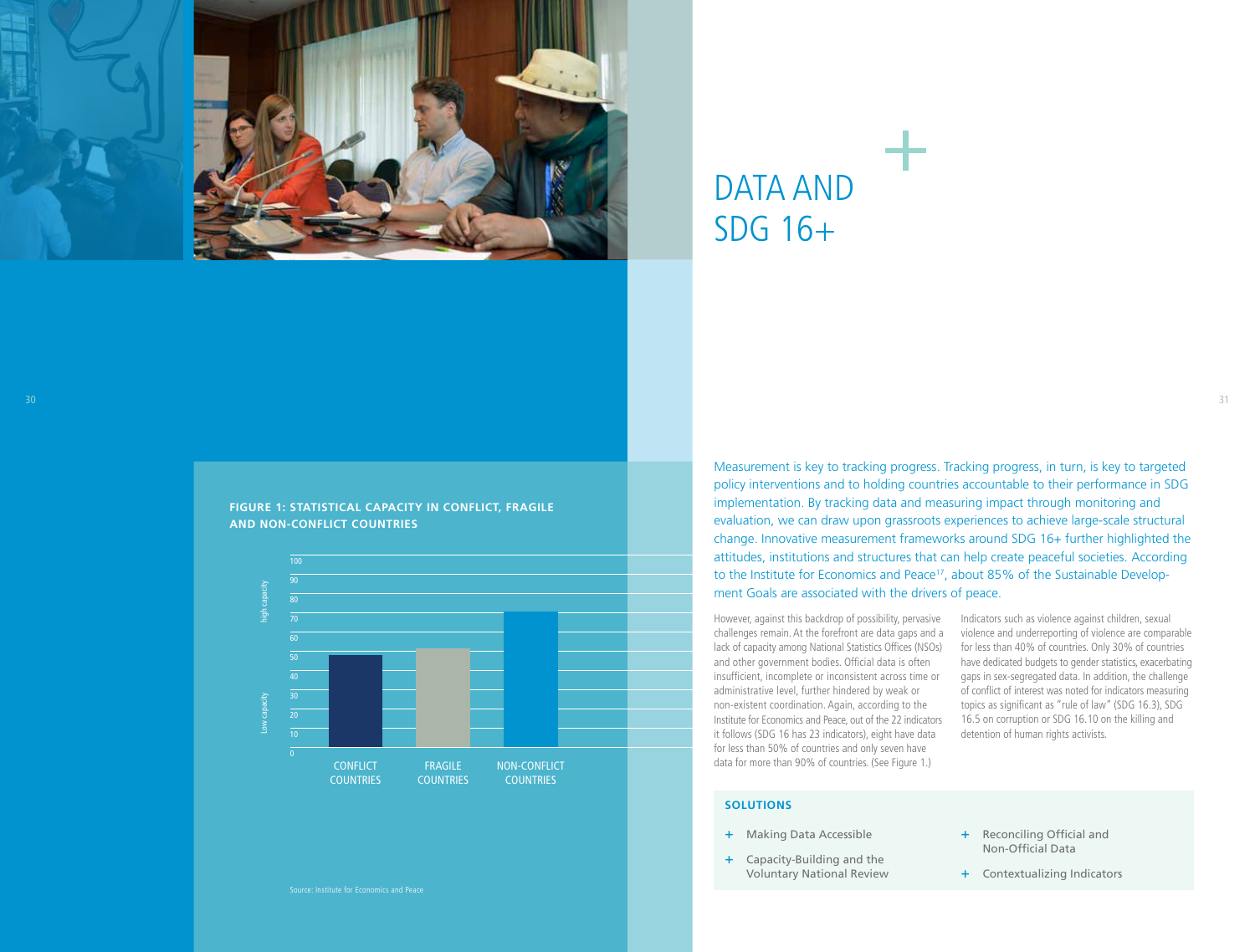Another challenge is the lack of capacity across civil society and government agencies to process datasets, and ensuring that the data presented does not reflect the lack of legitimacy often attributed to institutions in

the eyes of the public. Even if data is publicly available, it is not always easily accessible or understood. In response to said challenges, solutions were also put forward.

campaigns that demonstrate the value of transparent and readily accessible datasets and how civil society can contribute to monitoring, reporting and data analysis.

Civil society initiatives have also worked with central election committees to identify data collection discrepancies, either due to clear corruption or human error and irregularities in the number of votes vs. ballots available

at various levels of sub-national government.

#### **1) MAKING DATA ACCESSIBLE AND INTERESTING**

#### Storytelling and Data, Georgia

As mentioned, publicly available data is often buried in long PDF reports with confusing language. In order to address this, civil society organizations have attempted to translate this data through stories, engaging citizens both on the content and subsequent policy implications. The idea is to make data more transparent and comprehensible through engaging visuals, interactive portals and social

#### **2) NATIONAL LEVEL CAPACITY-BUILDING**

#### UNDP National Level Monitoring Pilot

Looking towards the 2019 High-Level Political Forum and the Voluntary National Review, UNDP is supporting national-level monitoring of SDG 16 in six countries, all of which are members of the OGP.

By augmenting monitoring and integrating it with implementation, policy-making and subsequent implementation are also strengthened. The initiative can be understood in three stages: assessing information on the 23 indicators from national statistical commissions or offices in order to find the gaps; grouping the gaps according to indicator or SDG 16 targets and holding multi-stakeholder consultations with government, civil society and private sector stakeholders to discuss specific challenges, and developing report cards that combine a quantitative and qualitative (explanatory) assessment. (See Figure 2).

This project is further supported by the Global Alliance for Reporting Progress on Peaceful, Just and Inclusive Societies, focused on leveraging reporting to accelerate progress towards peace, justice and inclusion (see appendix).

**MONITORING OF SDG 16 FIGURE 2: PILOT INITIATIVE ON NATIONAL-LEVEL** 



Source: United Nations Development Programme<sup>18</sup>

#### **3) RECONCILING OFFICIAL AND NON-OFFICIAL DATA**

The issue of reconciling formal, member state mechanisms with non-government sources of information was repeatedly underlined. National Statistical Offices require better financing to cover these data gaps, but in the interim, third party data collection and measurement is key for tracking. Non-official surveys, studies, and

**4) CONTEXTUALIZING INDICATORS**

research at the country level can be used as proxies for the implementation of a particular target.

While capacity challenges also affect civil society, integration may also increase the perceived legitimacy of data presented in the eyes of the general public.

SDG targets should be integrated with, rather than imposed on, a country to develop a coherent, pertinent and context-specific strategy. This may be even more true for g7+ countries. Of particular focus was 16.3 and its need to be contextualized in order to identify clear and functional priorities for national governments. To address these problems, data should be collected using uniform and locally-oriented methodology and indicators, which are harmonized with international standards. This can achieve strengthened utility, compatibility, and accountability of data, increasing the 32 Inrough engaging visuals, interactive portais and social at various levels of sub-national government. The same of the same and functional priorities for national governments. The effectiveness of resource allocation an for national use.

#### SDG 16 Data Initiative

Linking comparability and civil society-driven data, other initiatives such as the SDG 16 Data Initiative<sup>19</sup>, has proposed complimentary indicators to those developed by the UN that are available to all countries.

#### **GOING FORWARD**

ing of what constitutes a crime.

New Deal Framework

In advancing data collection and reporting around SDG 16+, key take-aways include:

Countries are encouraged to create their own indicators, alongside those adopted from international frameworks, in order to best contextualize monitoring mechanisms to local conditions. Challenges remain in national data collection due to weak institutional capacities, underreporting where cultural aversion to grievance sharing exists, as well as varied understand-

- Translate global frameworks for national contexts and priorities
- **Increase coordination mechanisms and trust, across** and between governments and civil society
- Regularize monitoring rather than an ad hoc or "one-off" approach
- $\blacksquare$  Integrate civil society-generated data through clear guidelines on collection, verification and scoring
- **Prioritize targets and indicators once scored. For** example, emphasize gender-based violence in Pacific Island States, given that 60-70% of women have reported experiencing sexual violence at least once in their lives.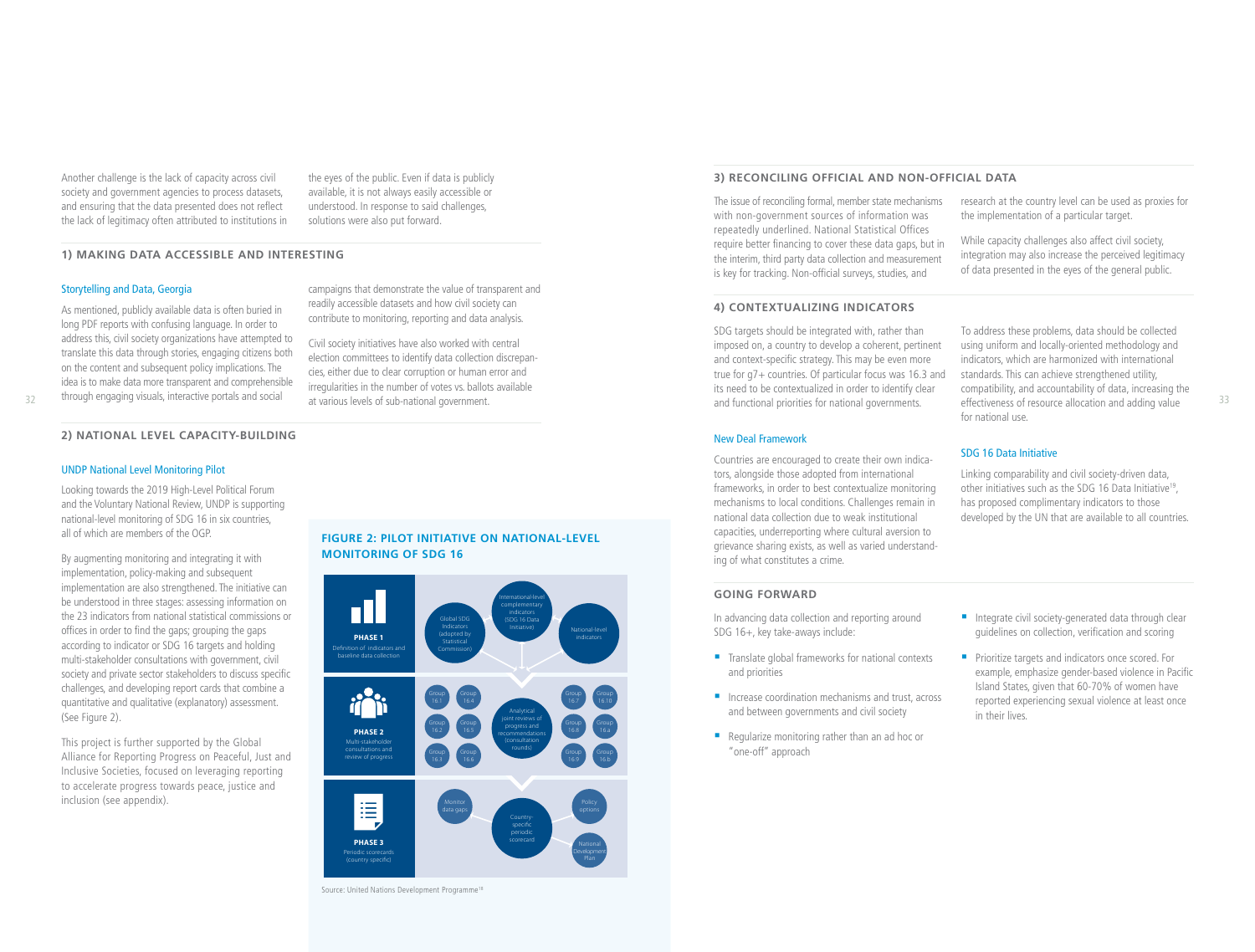# CONCLUSION: TAKE-AWAYS AND GOING FORWARD

#### **1) INCLUSION IN PROCESS, POLICY AND PRACTICE**

Openness and inclusion in process may be just as important as output. From policy design to imple mentation to monitoring and evaluation, there must be a conscious effort to be meaningfully inclusive, particularly against a backdrop of shrinking demo cratic space. National Development Plans and Strategic Development Plans, as well as Voluntary

National Reviews, continue to offer platforms for greater and more systematic stakeholder engagement (with lessons to be learned from the Universal Periodic Review consultation process).

From access to information to peace processes, active and sustainable inclusion is critical to SDG 16+, sustained peace and an improved social contract.

#### **2) PRIORITIZING NATIONAL AND LOCAL OWNERSHIP**

34 35 —leaving certain communities to feel overlooked. Tension often arises when country-owned and country-led processes used to identify and determine peacebuilding strategies are not inclusive nor transparent Particularly in fragile and conflict-affected states, there is evidence that locally-owned peacebuilding processes have the best chance to succeed.

From addressing root causes to community-based, dispute resolution mechanisms and development priorities, efforts to increase national and local ownership, as coherently linked, are key.

#### **3) SCALING WHAT WORKS, INCREASING COORDINATION AND SYNCHRONIZING AGENDAS**

The importance of not reinventing the wheel, utilizing what already exists and is working, while strengthening relevant inter-governmental coordination was reiterated. In Sierra Leone, such an effort was made in developing SDG Thematic Papers, which drew out links in institutional mandates and actors between various sectors. In the review and validation process, civil society, development partners and other key players were invited to contribute.

Similarly, gains made through OGP commitments and actions can be used as a tool to further reduce corrup tion, strengthen institutions and extend access to legal aid and justice mechanisms. Working across ministries, increasing inter-governmental coordination and engaging civil society is fundamental to this process.

#### **4) DATA AND MEASURING PROGRESS**

To better measure progress and incentivize buy-in, (disaggregated) data will need to be prioritized. This will require increased support and capacity of NSOs, other government and non-government sources, more coherent and context-reflective national and global indicators, as well as better integrated datasets from official and non-official, civil society and third party, sources.

Further, recognizing that global indicators will inevitably be limited, national level indicators and methodological capacities behoove investment and attention. NSOs are meant to be the primary source of official SDG data, yet with a total of 230 indicators, this is a significant

demand in a finite amount of time. Therefore, data produced by official and non-official actors is to be capitalized upon. While global indicators provide comparability, national indicators may have greater potential to create buy-in and drive accountability and incentive at national levels.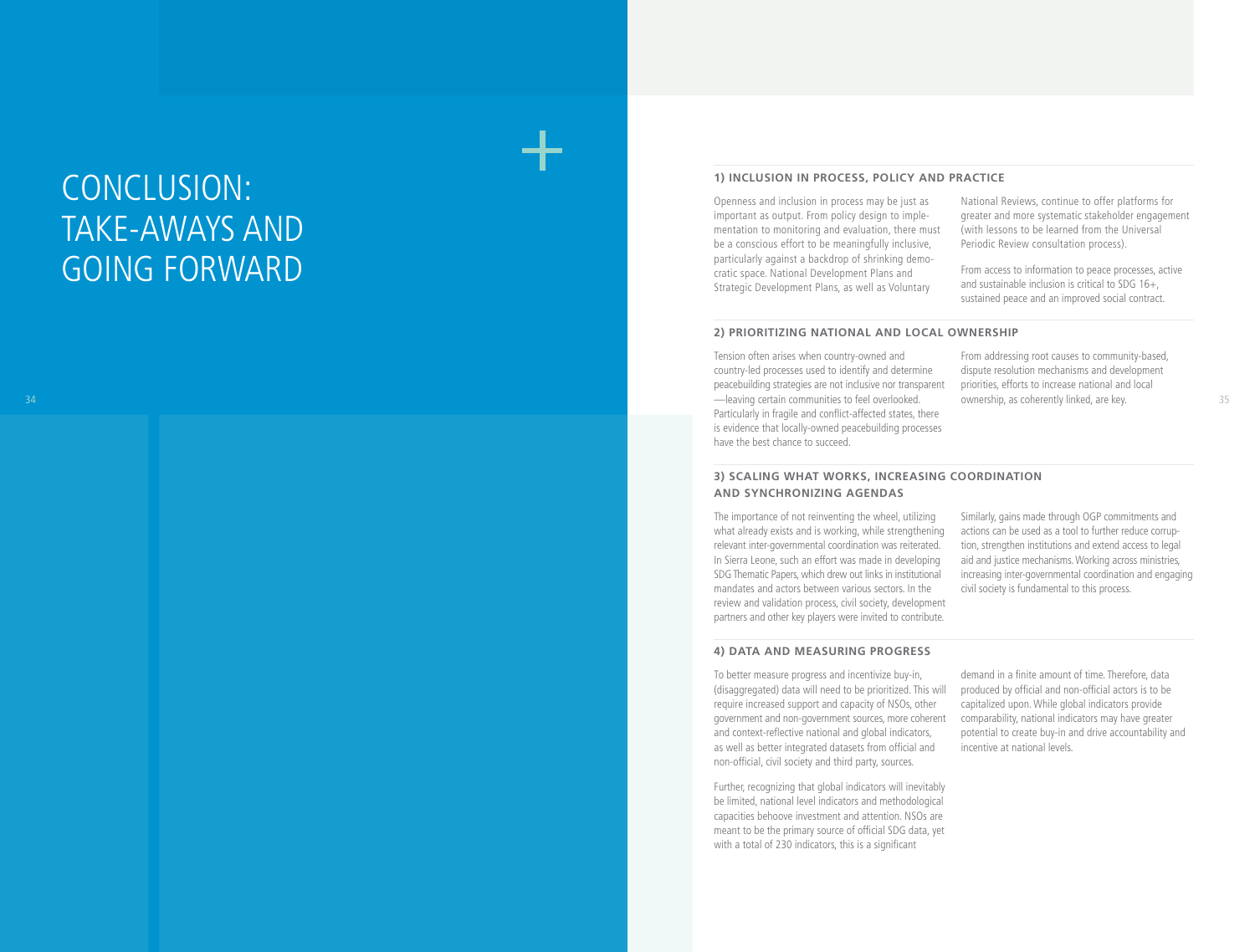### **REFERENCES**

#### **5) PARTNERSHIPS: CIVIL SOCIETY AND OTHER STAKEHOLDERS**

In pursuing SDG 16 and the larger 2030 Agenda, the importance of political leadership in government is clear. However, citizen and civil society engagement, as often the link between government and citizen, needs to be a strategic goal. Civil society is pivotal in sensitizing communities to the SDGs and the cultural shift required to realize the transformative possibility of the 2030 Agenda. Emphasis must be placed on strengthening these partnerships with civil society, as well as fostering new ones with businesses for which advancing peaceful, just and inclusive societies is viewed as an incentive for investment and a sound business decision.

2019 will be a critical year. Not only will SDG 16 be reviewed, among others, at the HLPF under the theme of "Empowering People and Ensuring Inclusiveness and Equality", it will also mark four years from the adoption of the 2030 Agenda and the Agenda's quadrennial review. As we move towards this milestone and beyond, partnerships both across stakeholders, and among global partnerships focused on other SDGs, will be critical to advancing SDG 16+ and the 2030 Agenda as an integrated whole.

#### **GOING FORWARD: SDG 16+ AND SUSTAINING PEACE IN PRACTICE**

In building upon the Secretary-General's Report on Peacebuilding and Sustaining Peace, greater attention needs to be placed on synergies between Sustaining Peace, Human Rights and SDG 16+-as a bridge between the development, peacebuilding and human rights communities. Without undermining the direct relevance of other SDGs to prevention and the concern in too closely aligning these agendas and communities, the tangible links between prevention, human rights and peaceful, just and inclusive societies<sup>20</sup>, particularly at the national and subnational level, are clear. Human rights violations, for example, are often the root causes of violence.

As noted in the UN-World Bank Pathways for Peace report, "for all countries, addressing inequalities and exclusion, making institutions more inclusive and ensuring that development strategies are risk-informed are central to preventing the fraying of the social fabric […]"21.

The 2019 HLPF provides an opportunity to take stock of where we are, and what is still needed in advancing peaceful, just and inclusive societies. Going forward, collective efforts must then emphasize the implementation of SDG 16+ across interlinkages, agendas and stakeholders for meaningful impact and sustainable peace and development, irrespective of country or context.

- 1. The Roadmap for Peaceful, Just and Inclusive Societies, A Call to Action to Change our World (2017). Pathfinders for Peaceful, Just and Inclusive Societies—http://www.cic.nyu.edu/pathfinders
- 2. Association Agenda between the European Union and Georgia 2017-2020 http://infocenter.gov.ge/uploads/files/2017-11/1511272583\_annex\_ii\_-\_eu-georgia\_association\_agenda\_text.pdf
- 3. La Comisión Internacional contra la Impunidad en Guatemala (CICIG)—http://www.cicig.org/
- 4. Truth and Reconciliation Report, Sierra Leone (2004)—http://www.sierraleonetrc.org/index.php/view-the-final-report/download-table-of-contents
- 5. Advocacy: Justice and the SDGs (2015). Transparency, Accountability & Participation (TAP) Network for 2030 Agenda http://tapnetwork2030.org/accesstojustice/
- 6. Reimaginig Peacemaking: Women's Roles in Peace Processes (2015). International Peace Institute https://www.ipinst.org/Reimagining-Peacemaking
- 7. Japan Case Study Summary, Produces by White & Case for 16+ Forum Annual Showcase (2017) http://www.wfuna.org/sites/case\_study\_summary\_japan.pdf
- 8. United Nations Security Council Resolution 2250 (2015) http://www.securitycouncilreport.org/atf/cf/%7B65BFCF9B-6D27-4E9C-8CD3-CF6E4FF96FF9%7D/s\_res\_2250.pdf
- 9. The Missing Peace: Independent Progress Study on Youth, Peace and Security (2018)—https://www.youth4peace.info/system/files/2018-03/ Progress%20Study%20on%20Youth%2C%20Peace%20%26%20Security\_A-72-761\_S-2018-86\_ENGLISH\_0.pdf
- 10. National Development Plan 2017-2019, Somalia—http://extwprlegs1.fao.org/docs/
- 36 37 11. United Nations Secretary-General's report on Peacebuilding and Sustaining Peace (2018) http://www.un.org/en/peacebuilding/pbso/pdf/SG report on peacebuilding and sustaining peace.As issued.A-72-707-S-2018-43.E.pdf
	- 12. Commission of Truth and Friendship (CTF) Report (2008), Indonesia-Timore-Leste http://www.chegareport.net/wp-content/uploads/2014/10/CTF-report-English-Version.pdf
	- 13. United Nations General Assembly Resolution A/RES/57/3 http://dag.un.org/bitstream/handle/11176/168714/A\_RES\_57\_3-EN.pdf?sequence=3&isAllowed=y
	- 14. United Nations Department of Economic and Social Affairs, Statistics Division—https://unstats.un.org/sdgs/report/2017/goal-05/
	- 15. A New Deal for engagement in fragile states. International Dialogue on Peacebuilding and Statebuilding https://www.pbsbdialogue.org/media/filer\_public/07/69/07692de0-3557-494e-918e-18df00e9ef73/the\_new\_deal.pdf
	- 16. The Somali Compact (2014–2016), Somalia—http://www.wfuna.org/sites/default/files/wysiwyg/docs/somali\_new\_deal\_compact.pdf
	- 17. SDG16 Progress Report: A comprehensive global audit of progress on available SDG16 indicators (2017). Institute for Economics and Peace http://visionofhumanity.org/app/uploads/2017/09/SDG16-Progress-Report-2017.pdf
	- 18. Pilot Initiative on National-Level Monitoring of SDG16 (2017). UNDP—http://www.undp.org/content/dam/norway/undp-ogc/documents/ Monitoring%20to%20Implement%20SDG16\_Pilot%20Initiative\_main.pdf
	- 19. 2017 Global Report, The SDG16 Data Initiative—https://www.sdg16report.org/
	- 20. Integrating Human Rights and Sustaining Peace, Project Report: Exploring the Universal Periodic Review (2018). Quaker United Nations Office https://www.quno.org/resource/2018/4/integrating-human-rights-and-sustaining-peace
	- 21. Pathways for Peace, Inclusive Approaches for Preventing Violent Conflict (2018). UN-World Bank— http://www.worldbank.org/en/topic/ fragilityconflictviolence/publication/pathways-for-peace-inclusive-approaches-to-preventing-violent-conflict

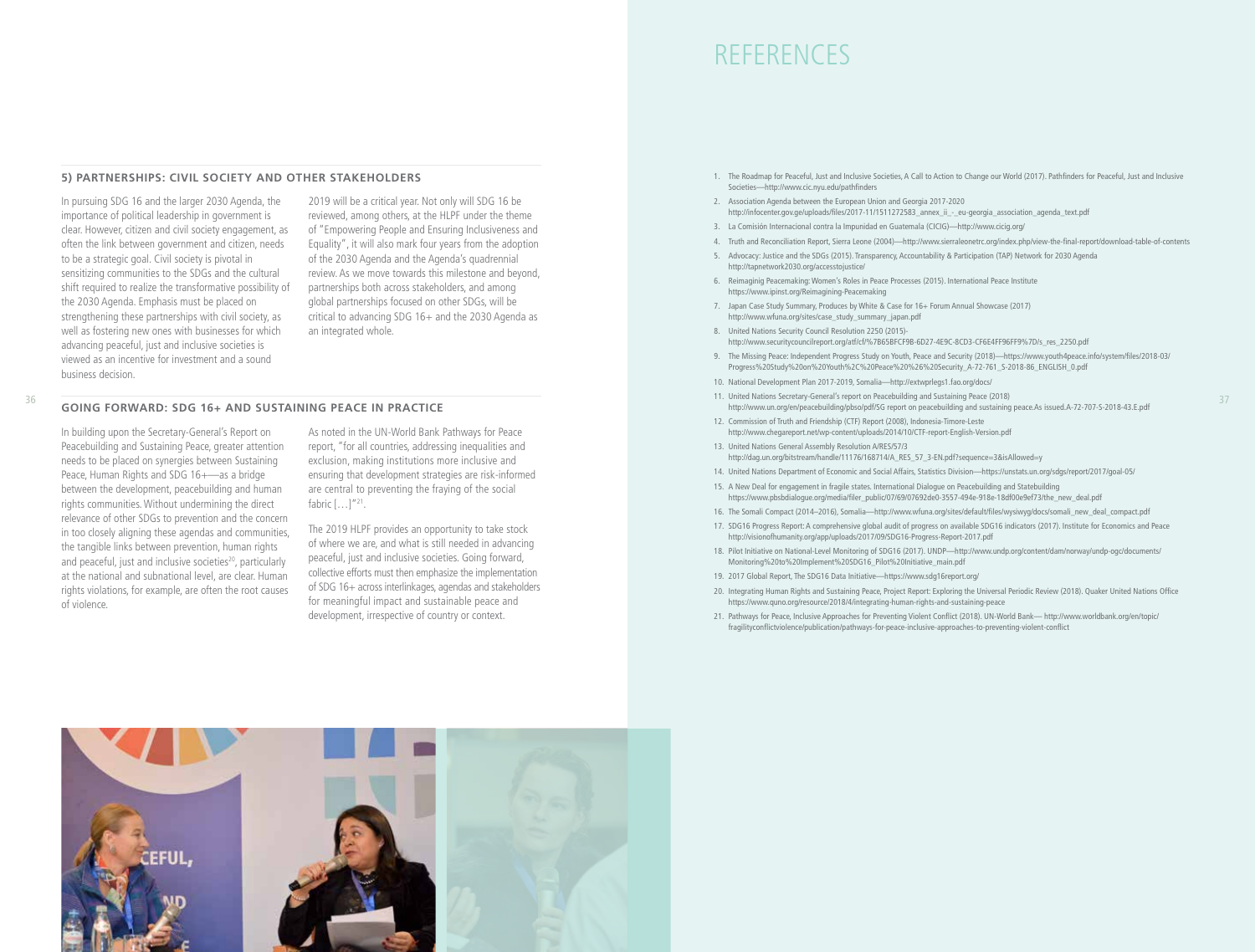## APPENDIX SDG 16 TARGETS, INDICATORS AND MEANS OF IMPLEMENTATION

#### 16.1. Significantly reduce all forms of violence and related death rates everywhere

- Indicator 16.1.1: Number of victims of intentional homicide per 100,000 population, by sex and age
- Indicator 16.1.2: Conflict-related deaths per 100,000 population, by sex, age and cause
- Indicator 16.1.3: Proportion of population subjected to physical, psychological or sexual violence in the previous 12 months
- Indicator 16.1.4: Proportion of people that feel safe walking alone around the area they live

#### 16.2. End abuse, exploitation, trafficking and all forms of violence against and torture of children

- Indicator 16.2.1: Percentage of children aged  $1-17$  years who experienced any physical punishment and/or psychological aggression by caregivers in the past month
- 
- Indicator 16.2.2: Number of victims of human trafficking per 100,000 population, by sex, age and form of exploitation
- Indicator 16.2.3: Proportion of young women and men aged 18–29 years who experienced sexual violence by age 18

#### 16.3. Promote the rule of law at the national and international levels and ensure equal access to justice for all

- Indicator 16.3.1: Proportion of victims of violence in the previous 12 months who reported their victimization to competent authorities or other officially recognized conflict resolution mechanisms
- Indicator 16.3.2: Unsentenced detainees as proportion of overall prison population

#### 16.4. By 2030, significantly reduce illicit financial and arms flows, strengthen the recovery and return of stolen assets and combat all forms of organized crime

- Indicator 16.4.1: Total value of inward and outward illicit financial flows (in current United States dollars)
- Indicator 16.4.2: Proportion of seized and small arms and light weapons that are recorded and traced, in accordance with international standards and legal instruments

#### 16.5. Substantially reduce corruption and bribery in all their forms

- Indicator 16.5.1: Proportion of persons who had at least one contact with a public official and who paid a bribe to a public official, or were asked for a bribe by those public officials, during the previous 12 months
- Indicator 16.5.2: Proportion of businesses that had at least one contact with a public official and that paid a bribe to a public official, or were asked for a bribe by those public officials, during the previous 12 months

#### 16.6. Develop effective, accountable and transparent institutions at all levels

- Indicator 16.6.1: Primary government expenditures as a proportion of original approved budget, by sector (or by budget codes or similar)
- Indicator 16.6.2: Percentage of the population satisfied with their last experience of public services

#### 16.7. Ensure responsive, inclusive, participatory and representative decision-making at all levels

- Indicator 16.7.1: Proportions of positions (by sex, age, persons with disabilities and population groups) in public institutions (national and local legislatures, public service, and judiciary) compared to national distributions
- Indicator 16.7.2: Proportion of population who believe decision-making is inclusive and responsive, by sex, age, disability and population group

#### 16.8. Broaden and strengthen the participation of developing countries in the institutions of global governance

Indicator 16.8.1: Proportion of members and voting rights of developing countries in international organizations

#### 16.9. By 2030, provide legal identity for all, including birth registration

Indicator 16.9.1: Proportion of children under 5 years of age whose births have been registered with a civil authority, by age

#### 16.10. Ensure public access to information and protect fundamental freedoms, in accordance with national legislation and international agreements

- Indicator 16.10.1: Number of verified cases of killing, kidnapping, enforced disappearance, arbitrary detention and torture of journalists, associated media personnel, trade unionists and human rights advocates in the previous 12 months
- Indicator 16.10.2: Number of countries that adopt and implement constitutional, statutory and/or policy guarantees for public access to information

#### 16.a. Strengthen relevant national institutions, including through international cooperation, for building capacity at all levels, in particular in developing countries, to prevent violence and combat terrorism and crime

Indicator 16.a.1: Existence of independent national human rights institutions in compliance with the Paris Principles

#### 16.b. Promote and enforce non-discriminatory laws and policies for sustainable development

Indicator 16.b.1: Proportion of population reporting having personally felt discriminated against or harassed in the previous 12 months on the basis of a ground of discrimination prohibited under international human rights law

## APPENDIX MEMBER STATE-LED, PARTNER SDG 16+ INITIATIVES

Among the various initiatives meaningfully engaged on SDG 16+, the following are also member state led and with which the 16+ Forum more regularly cooperates.

#### **GLOBAL ALLIANCE FOR REPORTING PROGRESS ON PEACEFUL, JUST AND INCLUSIVE SOCIETIES**

The Global Alliance for Reporting Progress on Peaceful, Just and Inclusive Societies brings together Member States, the private sector, civil society and international organizations to leverage reporting to accelerate progress towards peace, justice and inclusion. The Alliance is chaired by Qatar, with a Steering Committee including Cabo Verde, Mexico, Norway, Sierra Leone, Tunisia and the UK, along with representatives of civil society and the private sector. See https://sdgresources.relx.com/ga

#### **PATHFINDERS FOR PEACEFUL, JUST AND INCLUSIVE SOCIETIES**

38 39 Switzerland, and published a roadmap in 2017 to accelerate the implementation of SDG16+. The roadmap is The Pathfinders for Peaceful, Just and Inclusive Societies, is chaired by the governments of Brazil, Sierra Leone, and supported by 21 further countries and was developed with the support of a number of international organizations and global partnerships. The Pathfinders are now focused on supporting national and international implementation, and taking forward grand challenges on justice, SDG16.1 and social, political and economic inclusion. See http:// www.cic.nyu.edu/pathfinders

#### **ROADMAP TO PEACEFUL, JUST AND INCLUSIVE SOCIETIES DIAGRAM**



#### Pathfinders for Peaceful, Just and Inclusive Societies (2017), The Roadmap for Peaceful, Just and Inclusive Societies—A Call to Action to Change our World. New York: Center on International Cooperation, available at http://www.cic.nyu.edu/pathfinders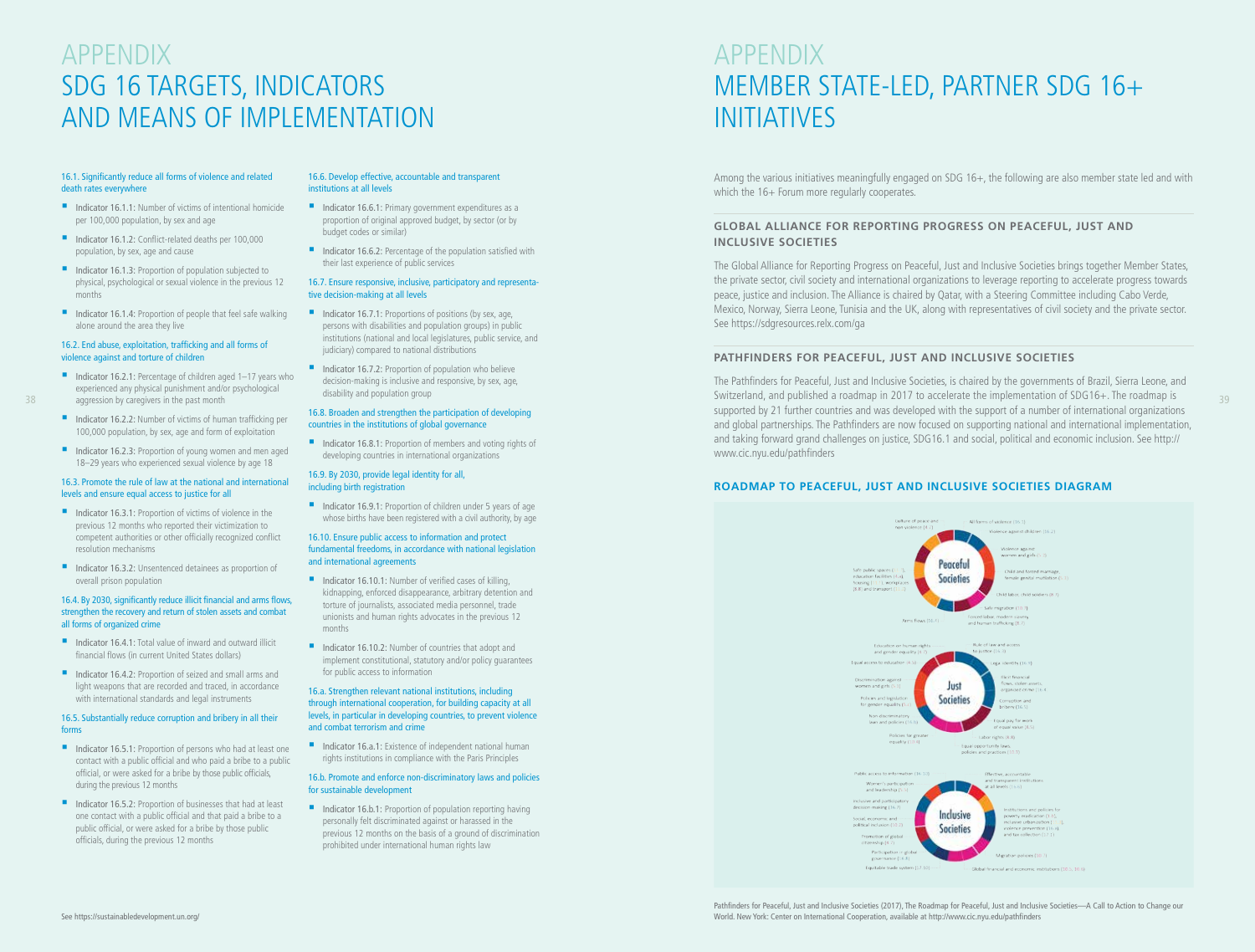## PARTICIPATING GOVERNMENTS, ORGANIZATIONS AND ENTITIES

Accountability, Technology and Institutional Openness Network in South East Europe Administration of Government of Georgia Agency for Development and Cooperation Switzerland (SIDA) Arab Program for Human Rights Activists Bahá'í International Community Center for International Cooperation Center of Studies for Peace and Development Centre for Training and Consultancy Civic Development Agency Civil Service Bureau Civil Society Platform for Peacebuilding and Statebuilding Catholic Organization for Relief and Development Aid (Cordaid) Council of Europe Democracy and Development Associates Sierra Leone Embassy of Austria, Tbilisi Embassy of Sweden, Tbilisi Embassy of Switzerland, Tbilisi Embassy of the State of Qatar, Tbilisi Embassy of the UK, Tbilisi Europe is our Home ForSet Arbeitsgemeinschaft Frieden und Entwicklung (FriEnt) g7+ Secretariat Georgian Civil Development Association Georgian Competition Agency Deutsche Gesellschaft für Internationale Zusammenarbeit GmbH (GIZ) Global Partnership for the Prevention of Armed Conflict IDP Women Association Institute for Economics and Peace Institute for the Development of Freedom of Information International Center on Conflict and Negotiation International Labor Organization International Monetary Fund International Organization for Migration IREX Safe Initiative

Jasmine Foundation

JSC MFO Crystal Ministry of Foreign Affairs(MFA) Czech Republic MFA Georgia MFA Guatemala MFA Republic of Indonesia MFA Republic of Korea MFA Sweden Ministry of Finance and Economic Development Sierra Leone Ministry of Finance Sao Tomé e Principe Ministry of Justice Georgia Namati National Statistics Office Georgia NATO-Georgia Professional Development Program Non-Violence International Office of the Public Defender Georgia Office of the State Minister of Georgia for Reconciliation and Civic Equality Office of the High Commissioner for Human Rights (OHCHR) Open Society Georgia Foundation Organized Crime and Corruption Reporting Project Parliament Georgia People in Need People's Empowerment Foundation Permanent Mission of Georgia to the UN Permanent Mission of Guatemala to the UN Permanent Mission of Kiribati to the UN Permanent Mission of Sao Tomé e Principe to the UN Permanent Mission of Sierra Leone to the UN Permanent Mission of the Czech Republic to the UN Permanent Mission of the Republic of Korea to the UN Permanent Mission of Timor-Leste to the UN Plaza Pública Policy and Management Consulting Group Quaker United Nations Office Restless Development

Rule of Law Initiative, American Bar Association Office of the Secretary-General's Envoy on Youth Government Republic of Armenia State Audit Office Georgia Statistics Sweden Swiss Federal Department of Foreign Affairs TAP Network: Transparency, Accountability and Participation for the 2030 Agenda Tbilisi City Hall Tetra Tech Transparency International Ukrainian Helsinki Human Rights Union UN Women UN Association (UNA) Australia UNA Democratic Republic of the Congo UNA Georgia UNA Sweden UNA Zimbabwe UN Development Programme (UNDP) UNDP Georgia UNDP Istanbul UNDP Seoul UN Food and Agricultural Organization (UNFAO) UN Population Fund (UNFPA) Georgia UN Refugee Agency (UNHCR) United Nations International Children's Emergency Fund (UNICEF) UN Industrial Development Organization (UNIDO) UN Office on Drugs and Crime (UNODC) UN Office for Project Services (UNOPS) US Agency for International Development (USAID) Welfare and Development Center Georgia White & Case LLP World Health Organization Georgia World Federation of UN Associations (WFUNA)

### ACKNOWLEDGEMENTS

The conference was co-organized and supported in partnership with the Government of Georgia, including the Administration of Georgia, the Ministry of Foreign Affairs and the Ministry of Justice, the Ministry of Foreign Affairs of the Republic of Korea, the Ministry of Foreign Affairs of the Czech Republic, the Government of Sweden, the Ministry of Foreign Affairs of the State of Qatar, the United Nations Development Programme, USAID, Deutsche Gesellschaft für Internationale Zusammenarbeit GmbH (GIZ), the Austrian Development Agency, as well as Tetra Tech ARD and local civil society partners, the Institute for Devel opment of Freedom of Information (IDFI) and the United Nations Association of Georgia.

We thank all of our partners, sponsors and co-organizers for their commitment and support in making this inaugural Annual Showcase a success, and would like to add particular thanks to the Ministry of Foreign Affairs of the Republic of Korea for the financial support necessary for this publication.